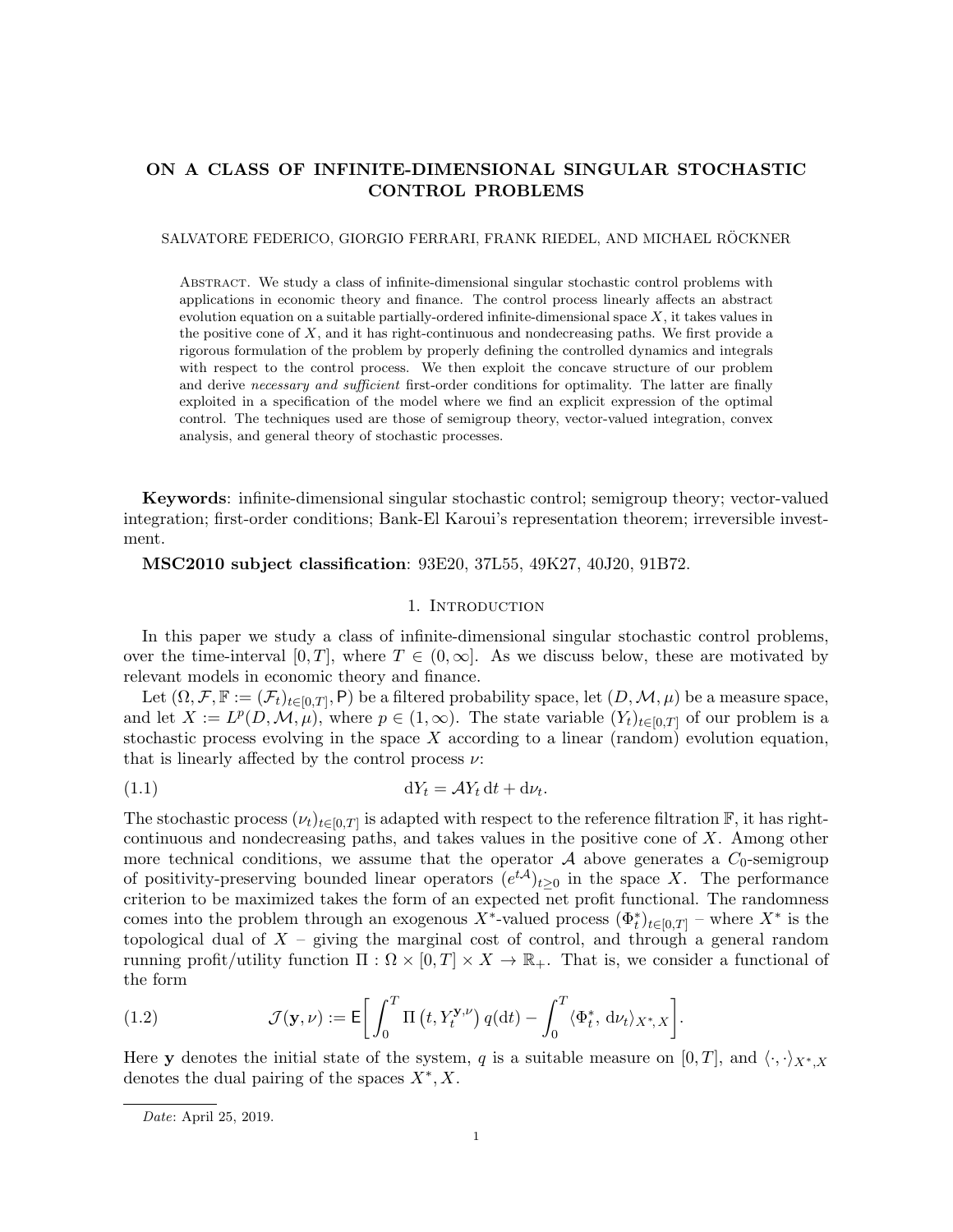Related Literature. In finite-dimensional settings, singular stochastic control problems and their relation to questions of optimal stopping are nowadays a well-established brunch of optimal control theory, that found (and, actually, were motivated by) many applications in several contexts (see, e.g, Chapter VIII in  $[24]$ ). While the theory of regular stochastic control and of optimal stopping in infinite-dimensional (notably, Hilbert) spaces received a large attention in the last decades (see, e.g., the recent monography  $[20]$  for control problems, and  $[6]$ ,  $[12]$ ,  $[21]$ , [\[25\]](#page-20-4) for optimal stopping), the literature on singular stochastic control in infinite-dimensional spaces is very limited. The only two papers brought to our attention are  $[31]$  and  $[1]$ , where the authors study problems motivated by optimal harvesting in which a stochastic partial differential equation (SPDE) is controlled through a singular control. In [\[31\]](#page-20-5) the problem is posed for a quite general controlled SPDE, which also enjoys a space-mean dependence in [\[1\]](#page-19-1). The authors derive a necessary Maximum Principle, which is also sufficient under the assumption that the Hamiltonian function related to the considered control problem is concave. However, these yet valuable contributions seem to suffer from the foundational point of view, since when dealing with (singularly controlled) SPDEs one has to be cautious with existence of a solution and application of Itô's formula (see [\[28\]](#page-20-6) for theory and results on SPDEs). In particular, it turns out that in infinite-dimensional singular (stochastic) control problems already the precise meaning of the integral with respect to the vector measure represented by the control process - and therefore the precise meaning of the controlled state equation - is a delicate issue that deserves to be addressed carefully.

Contribution and Results. The contribution of this work is threefold.

First of all, our work aims at having a foundational value by providing a rigorous framework where to formulate singular (stochastic) control problems in infinite-dimensional spaces. In this respect, it is worth stressing that we have a different view on the controlled state equation with respect to  $[1], [31]$  $[1], [31]$  $[1], [31]$ : whereas the latter works follow a variational approach, we follow a semigroup approach (see  $\begin{bmatrix} 7 \end{bmatrix}$ ,  $\begin{bmatrix} 15 \end{bmatrix}$  for comparison in different contexts). In particular, in order to make the controlled dynamics well defined as a *mild solution* (see  $(2.7)$ ) to the singularly controlled  $(random)$  evolution equation on a suitable space X, we need to properly define time-integrals in which the semigroup generated by the operator  $A$  is integrated against the differential (in time) of the control process. Moreover, to perform our study, also integrals of  $X^*$ -valued stochastic processes with respect to the differential (in time) of the control process have to be introduced, and a related theorem of Fubini-Tonelli's type has to be proved. All those definitions and results are based on the identification of any control process with a (random) countably additive vector measure on the Borel  $\sigma$ -algebra of [0, T], and on the so-called Dunford-Pettis' theorem (see Section [2.1](#page-3-0) below for more details). To the best of our knowledge, such a rigorous foundation of the framework appears in this work for the first time, and we believe that this contribution can pave the way to the study of other infinite-dimensional singular stochastic control problems.

Second of all, by exploiting the linearity of the controlled state-variable with respect to the control process, and the concavity of the profit functional, we are able to derive necessary and sufficient first-order conditions for optimality. These can be seen as a generalization, in our stochastic and infinite-dimensional setting, of the Kuhn-Tucker conditions of classical static optimization theory, and they are consistent with those already obtained for finite-dimensional singular stochastic control problems (see [\[2\]](#page-19-3), [\[5\]](#page-19-4), and [\[23\]](#page-20-8), among others). It is worth noting that for this derivation, the operator  $A$ , as well as the random profit function and the marginal cost of control, are quite general.

Clearly, further requirements are needed in order to provide an explicit solution to our problem. The third main contribution of this work is the determination of an explicit expression for the optimal control, in a setting that is more specific, but still general enough. In particular, we assume that A generates a  $C_0$ -group of operators, that the unitary vector 1 is an eigenvector of A and of its adjoint  $\mathcal{A}^*$ , and that the random profit and the random marginal cost of investment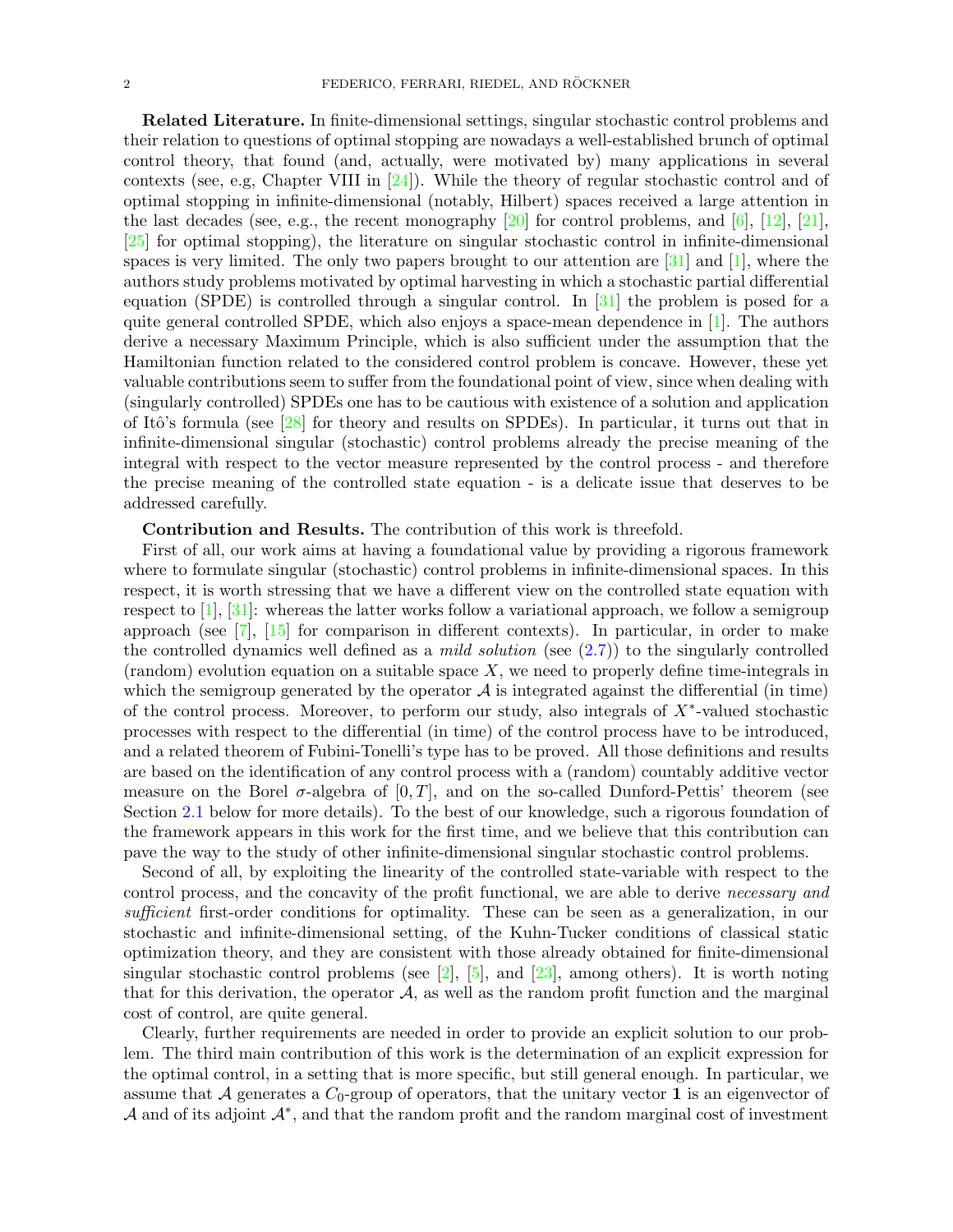are proportional - through real-valued stochastic processes - to such a unitary vector. However, the initial distribution y of the controlled state variable is an arbitrary vector belonging to the positive cone of X, thus still providing an infinite-dimensional nature to the control problem. Under these specifications, we show that, if  $y$  is sufficiently small, then an optimal control is given in terms of the real-valued optional process  $(\ell_t)_{t\in[0,T]}$  uniquely solving a one-dimensional backward equation à la Bank-El Karoui. The optimal control prescribes making an initial jump of space-dependent size  $\mathbf{1}(x)\ell_0 - \mathbf{y}(x), x \in D$ . Then, at any positive time, the optimal control keeps the optimally controlled dynamics proportional to the unitary vector, and with a shape that is given by the running supremum of  $\ell$ . To the best of our knowledge, this is the first paper providing the explicit solution to an infinite-dimensional singular stochastic control problem. Indeed, in Section 3 of [\[1\]](#page-19-1) and Section 2.1 of [\[31\]](#page-20-5) only heuristic discussion on the form of the optimal control is presented.

Economic Interpretation and Potential Models. The class of infinite-dimensional singular stochastic control problems that we study in this paper has important potential applications in economics and finance, and we now provide an informal discussion on that.

Irreversible Investment. Investment in skills, capacity, and technology is often irreversible (see [\[18\]](#page-20-9)). Due to the considerable complexity of intertemporal profit maximization problems involving irreversible decisions, most of the literature is confined to single product decisions. Our setup allows to take the full heterogeneity of investment opportunities into account.

For example, think of a globally operating firm that can invest at various geographic locations, in various types of workers with location-specific skills and education levels, with varying natural environments for machines and buildings. Then, the different parameters of investment can be described, for instance, by a parameter  $x \in D \subseteq \mathbb{R}^n$ . The firm controls the cumulative investment  $\nu_t(x)$  up to time t at each location-skill-environment parameter x, resulting in an overall production capacity  $Y_t(x)$ . Due to demographic changes, changes in the natural environment, or spillover effects, the various capacities evolve locally in space according to an operator A. The dynamics is therefore given by an evolution equation of type [\(1.1\)](#page-0-0), with  $D \subseteq \mathbb{R}^n$  and  $\mu$ the Lebesgue measure. The firm faces stochastic marginal costs of investment,  $\Phi^*$ , and running profits depending on the current level of production capacity and, possibly, on other stochastic factors affecting the business conditions. The aim is to maximize expected net profits over a certain time horizon  $[0, T]$ , i.e. a functional of type  $(1.2)$ . A specific example of such an irreversible investment problem is solved explicitly in Section [4.1](#page-12-0) below.

Monopolistic Competition. The theory of monopolistic competition is a classic in economics that has been proposed in [\[10\]](#page-19-5) as alternative to the Walras–Arrow–Debreu paradigm of competitive markets. It is used frequently in international economics (see, e.g., [\[27\]](#page-20-10)).

In monopolistic competition, a large group of firms produces differentiated commodities ("brands"). Each firm has a local monopoly for its own brand. However, there is competition in the sense that customers might well be able to substitute one brand for another, for example if the brands just differ in quality, but not in the essential economic use. Consumer's intertemporal welfare might be described by a constant elasticity of substitution utility functional of the form

$$
\int_0^T \left( \int_D Y_t(x)^{1-\gamma} \mu(\mathrm{d}x) \right)^{\frac{1}{1-\gamma}} q(\mathrm{d}t), \quad \gamma \in (0,1),
$$

with the measure  $\mu$  describing the weight or importance of each brand for welfare, and the measure q the time-preferences of the agent. Here,  $Y_t(x)$  is aggregate consumption of brand x at time t. Its evolution is driven by an operator  $A$  that might take into account any possible interaction across the different firms (spillover effects, technological shifts, etc.), and its level can be instantaneously increased by the agent through consumption. Hence, we might think that Y evolves as in  $(1.1)$ .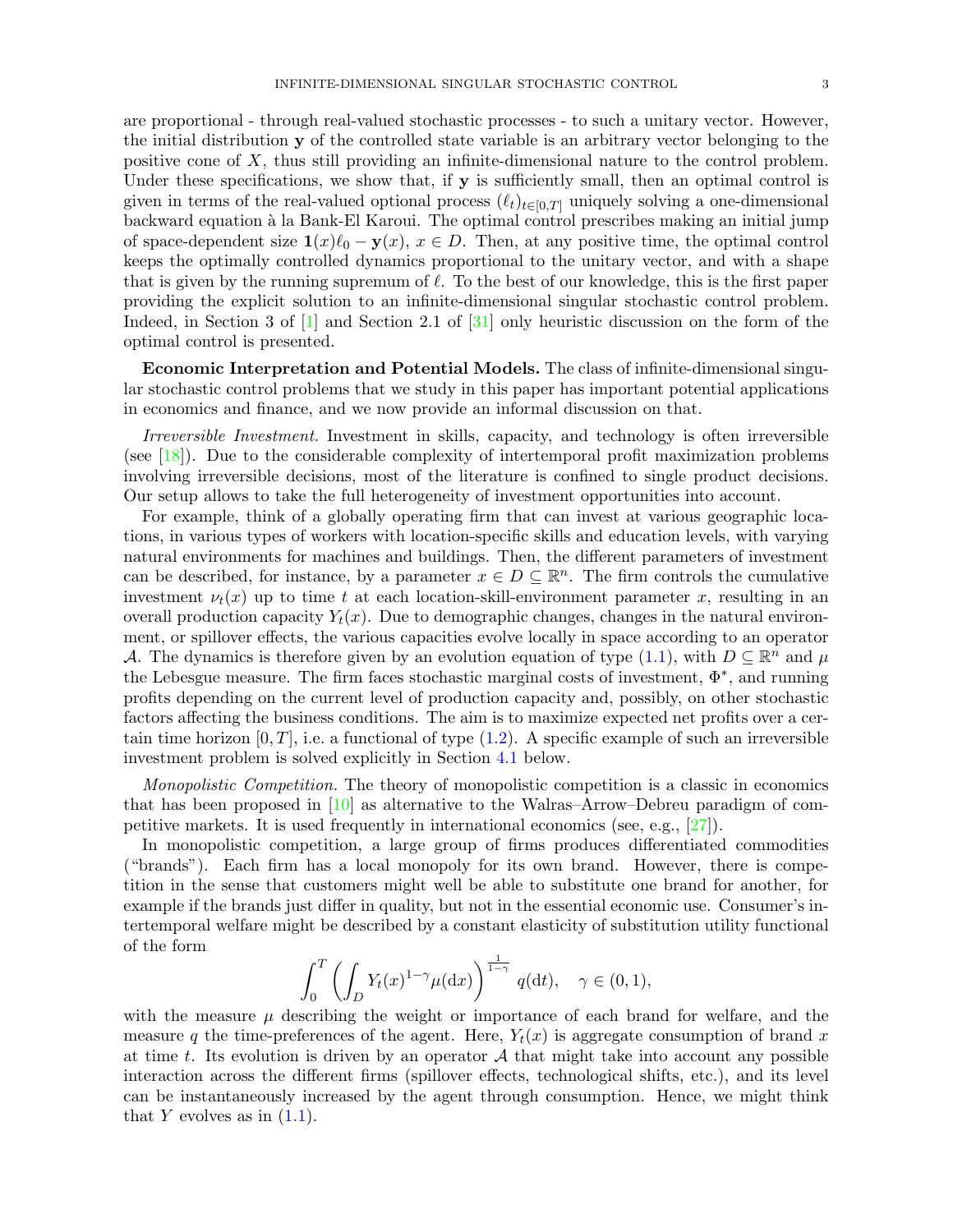We may also assume that the consumer faces a linear budget constraint for the ex ante price of a consumption plan  $\nu$ , with stochastic time-varying marginal price of consumption  $(\Phi_t^*)_{t\in[0,T]},$ i.e.

$$
\mathsf{E}\left[\int_0^T \int_D \Phi_t^*(x) \mathrm{d}\nu_t(x) \mu(\mathrm{d}x)\right] \leq w,
$$

for some initial wealth  $w > 0$ . Then, after deriving the Lagrangian functional associated to such an intertemporal optimal consumption problem, one easily realizes that efficient allocations can be found by solving a control problem of the form [\(1.2\)](#page-0-1). Our approach thus gives a rigorous foundation for studying monopolistic competition involving multiple commodities and irreversible consumption decisions.

Intertemporal Consumption with Substitution and Commodity Differentiation. The lifecycle consumption choice model forms a basic building block for most macroeconomic and financial market models (cf., e.g.,  $[14]$ ). So far, most intertemporal consumption models suppose a single consumption good and assume a time-additive expected utility specification in order to keep the mathematics simple and to allow for explicit solutions. One thus thinks of the consumption good as an aggregate commodity which reflects the overall consumption bundle. Consumption occurs, however, in many different goods and quality levels. Moreover, the time-additive structure of utility functions ignores important aspects of intertemporal substitution as Hindy, Huang, and Kreps have pointed out in [\[26\]](#page-20-12).

Our work provides a basis to study Hindy–Huang–Kreps utility functionals for differentiated commodities. Consider an agent who can choose at time  $t$  consumption from a whole variety of goods  $x \in D$ , where  $D \subseteq \mathbb{R}^n$ . Let  $Y_t(x)$  describe the level of satisfaction derived up to time t of variety x. The natural evolution of satisfaction along the variety space might be described by a partial differential operator  $A$ , which includes depreciation and other changes. The agent increases her level of satisfaction by consuming, and the cumulative consumption of variety  $x$  is described by  $\nu_t(x)$ , which is an adapted stochastic process, nondecreasing in t. The overall level of satisfaction then evolves through a controlled evolution equation like ours [\(1.1\)](#page-0-0) above.

Within this setting, the natural extension of the Hindy–Huang–Kreps utility functional takes the form

$$
{\rm E}\bigg[\int_0^T\Big(\int_D u(t,Y_t^\nu(x))\mu({\rm d}x)\Big){\rm d}t\bigg],
$$

for some measure  $\mu$  on D, and a (possibly random) instantaneous utility function u. Then, if the agent faces a linear budget constraint for the ex ante price of a consumption plan  $\nu$ , with stochastic marginal price of consumption  $(\Phi_t^*)_{t\in[0,T]}$  as in the example above, the Lagrangian formulation of the resulting optimal consumption problem leads to an optimal control problem like ours  $(1.2)$  (see  $\boxed{2}$  for a related problem and approach in a finite-dimensional setting).

Organization of the Paper. The rest of the paper is organized as follows. In Section [2](#page-3-1) we introduce the setting and formulate the infinite-dimensional singular stochastic control problem. In Section [3](#page-6-1) we characterize optimal controls via necessary and sufficient conditions. These are then employed in Section [4](#page-10-0) to construct an explicit solution in the case when the operator  $\mathcal A$ generates a  $C_0$ -group of operators (see in particular Section [4.1\)](#page-12-0). Applications to PDE models are then discussed in Section [5,](#page-17-0) while concluding remarks and future outlooks are presented in Section [6.](#page-18-0)

#### 2. Setting and Problem Formulation

<span id="page-3-1"></span><span id="page-3-0"></span>2.1. Setting and Preliminaries. Let  $(D, \mathcal{M}, \mu)$  be a measure space and consider the reflexive Banach space  $X := L^p(D, \mathcal{M}, \mu)$ ,  $p \in (1, \infty)$ . We denote the norm of X by  $|\cdot|_X$ . Let  $p^* = \frac{p}{p-1}$  $\frac{p}{p-1} \in$  $(1,\infty)$  be the conjugate exponent of p, so that  $X^* := L^{p^*}(D,\mathcal{M},\mu)$  is the topological dual of X. The norm of  $X^*$  will be denoted by  $|\cdot|_{X^*}$  and the duality pairing between  $v^* \in X^*$  and  $v \in X$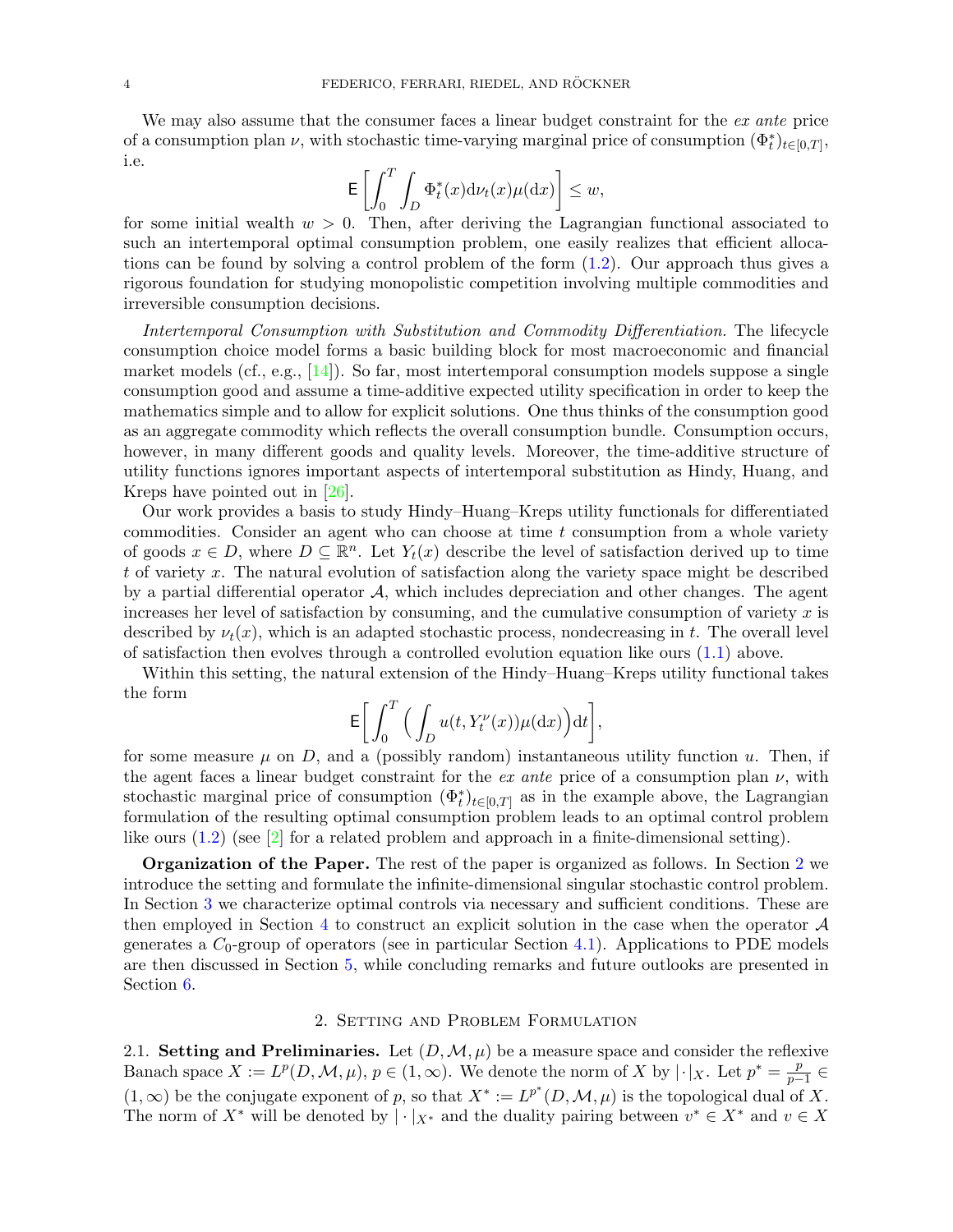by  $\langle v^*, v \rangle$ . The order relations, as well as the supremum or infimum of elements of X and  $X^*$ , will be intended pointwise. The nonnegative cones of  $X$  and  $X^*$  are defined, respectively, as

$$
K_+:=\big\{v\in X:\ v\geq 0\big\},\quad \ K_+^*:=\big\{v^*\in X^*\,\colon\ v^*\geq 0\big\}.
$$

Hereafter, we denote by  $\mathcal{L}(X)$  the space of linear bounded operators  $P: X \to X$  and by  $\mathcal{L}^+(X)$ the subspace of positivity-preserving operators of  $\mathcal{L}(X)$ ; i.e.,  $P \in \mathcal{L}^+(X)$  if

$$
f \in X, f \ge 0 \implies f \ge 0.
$$

Throughout the paper, we consider a linear operator  $\mathcal{A}: \mathcal{D}(\mathcal{A}) \subseteq X \to X$  satisfying the following

<span id="page-4-3"></span>**Assumption 2.1.** A is closed, densely defined, and generates a  $C_0$ -semigroup of linear operators  $(e^{t\mathcal{A}})_{t\geq 0}\subseteq \mathcal{L}^{+}(X).$ 

For examples see Remark [4.5](#page-12-1) and Section [5](#page-17-0) below. Recall that, by classical theory of  $C_0$ -semigroups (see [\[19\]](#page-20-13)), also the adjoint operator  $\mathcal{A}^* : \mathcal{D}(\mathcal{A}^*) \subseteq X^* \to X^*$  generates a  $C_0$ semigroup on X<sup>\*</sup>; precisely,  $e^{t\mathcal{A}^*} = (e^{t\mathcal{A}})^*$ . It is easily seen that also  $e^{t\mathcal{A}^*} \in \mathcal{L}^+(X^*)$ .

Let  $T \leq \infty$  be a fixed horizon<sup>[1](#page-4-0)</sup> and endow the interval  $[0, T]$  with the Borel  $\sigma$ -algebra  $\mathcal{B}([0, T])$ . Also, let  $(\Omega, \mathcal{F}, \mathbb{F}, P)$  be a filtered probability space, with filtration  $\mathbb{F} := (\mathcal{F}_t)_{t \in [0,T]}$  satisfying the usual conditions. In the following, all the relationships involving  $\omega \in \Omega$  as hidden random parameter are intended to hold P-almost surely. Also, in order to simplify the exposition, often we will not stress the explicit dependence of the involved random variables and processes with respect to  $\omega \in \Omega$ . Let

(2.1) 
$$
\mathcal{S} := \{ \nu : \Omega \times [0, T] \to K_+ : \mathbb{F} - \text{adapted and such that } t \mapsto \nu_t \}
$$
  
is nondecreasing and right-continuous\}.

In the following, we set  $\nu_{0^-} := \mathbf{0} \in K_+$  for any  $\nu \in \mathcal{S}$  (see Remark [2.2](#page-4-1) below).

Notice that any given  $\nu \in \mathcal{S}$  can be seen as a (random) countably additive vector measure  $\nu : \mathcal{B}([0,T]) \to K_{+}$  of finite variation defined as

$$
\nu([s,t]):=\nu_t-\nu_{s^-}\quad \forall s,t\in[0,T],\ s\leq t.
$$

We denote by  $|\nu|$  the variation of  $\nu$ , which is a nonnegative (optional random) measure on  $([0, T], \mathcal{B}([0, T])$  and that, due to monotonicity of  $\nu$ , can be simply expressed as

$$
|\nu|([s,t]) = |\nu_t - \nu_{s^-}|_X, \quad \forall s, t \in [0,T], \ s \le t.
$$

<span id="page-4-1"></span>**Remark 2.2.** By setting  $\nu_0$ - :=  $0 \in K_+$  for any  $\nu \in S$ , we mean that we extend any  $\nu \in S$  by setting  $\nu \equiv 0$  on  $[-\varepsilon, 0)$ , for a given and fixed  $\varepsilon > 0$ . In this way, the associated measures an have a positive mass at initial time of size  $\nu_0$ . Notice that this is equivalent with identifying any control v with a countably additive vector measure  $\nu : \mathcal{B}([0,T]) \to K_{+}$  of finite variation defined as  $\nu((s,t]) := \nu_t - \nu_s$ , for every  $s, t \in [0,T]$ ,  $s < t$ , plus a Dirac-delta at time 0 of amplitude  $\nu_0$ .

Since X is a reflexive Banach space, by [\[17\]](#page-20-14), Corollary 13 at p. 76 (see also Definition 3 at p. 61), there exists a Bochner measurable function  $\rho = \rho(\omega) : [0, T] \mapsto K_+$ , for a.e.  $\omega \in \Omega$ , such that

<span id="page-4-2"></span>(2.2) 
$$
\int_{[0,T]} |\rho_t|_X \mathrm{d} |\nu|_t < \infty \quad \text{and} \quad \mathrm{d}\nu = \rho \mathrm{d} |\nu|.
$$

<span id="page-4-0"></span><sup>&</sup>lt;sup>1</sup>When  $T = \infty$ , we shall use the convention that the intervals [s, T] and  $(s, T]$ , with  $s \geq 0$ , denote [s,  $\infty$ ) and  $(s, \infty)$ , respectively.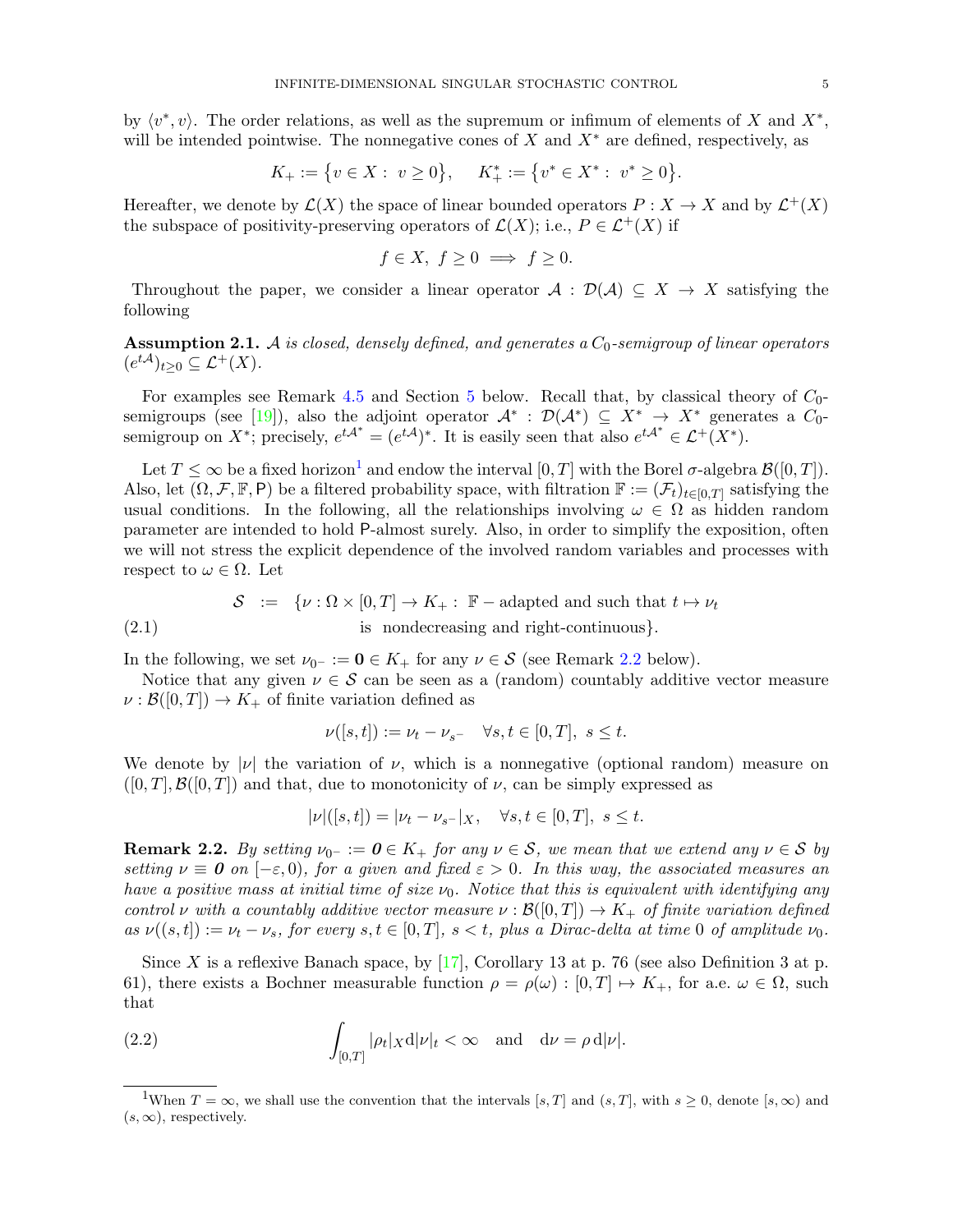Notice that, seen as a stochastic process,  $\rho = (\rho_t)_{t \in [0,T]}$  is F-adapted, because so is  $\nu$ . Then, for a given  $K^*_{+}$ -valued F-adapted process  $f^* := (f_t^*)_{t \in [0,T]}$ , in view of  $(2.2)$ , for any  $t \in [0,T]$  we define

<span id="page-5-0"></span>(2.3) 
$$
\int_0^t \langle f_s^*, \, \mathrm{d}\nu_s \rangle := \int_{[0,t]} \langle f_s^*, \rho_s \rangle \mathrm{d} |\nu|_s = \int_{[0,t]} \Big( \int_D f_s^*(x) \rho_s(x) \mathrm{d} x \Big) \mathrm{d} |\nu|_s
$$

$$
= \int_D \Big( \int_{[0,t]} f_s^*(x) \rho_s(x) \mathrm{d} |\nu|_s \Big) \mu(\mathrm{d} x),
$$

where the last step is possible due to Fubini-Tonelli's theorem. As a byproduct of [\(2.3\)](#page-5-0), of Fubini-Tonelli's theorem, and of Theorem 57 at p. 122  $[16]$ , Chapter VI, we also have that for any  $t \in [0, T]$ 

<span id="page-5-3"></span>(2.4) 
$$
\mathsf{E}\bigg[\int_0^t \langle \psi_s^*, \, \mathrm{d}\nu_s \rangle\bigg] = \mathsf{E}\bigg[\int_0^t \langle \mathsf{E}\big[\psi_s^*\,|\,\mathcal{F}_s\big], \, \mathrm{d}\nu_s \rangle\bigg],
$$

for any measurable  $K_+$ -valued stochastic process  $\psi^* = (\psi_t^*)_{t \in [0,T]}$ .

Next, given a strongly continuous map  $\Theta : [0, T]^2 \to \mathcal{L}^+(X)$ ,  $(u, r) \mapsto \Theta(u, r)$ , i.e. such that  $(u, r) \mapsto \Theta(u, r)$ y is continuous for each  $y \in X$ , we define

(2.5) 
$$
\int_0^t \Theta(t,s) \mathrm{d} \nu_s := \int_{[0,t]} \Theta(t,s) \rho_s \mathrm{d} |\nu|_s, \quad t \in [0,T].
$$

where the last X-valued integral is well defined pathwise in  $\Omega$  in the Bochner sense. Indeed, on the one hand, strongly continuity of  $\Theta$  and Bochner measurability of  $s \mapsto \rho_s(\omega)$  yields Bochner measurability of  $s \mapsto \Theta(t, s)\rho_s(\omega)$ . On the other hand, by strong continuity, the set  $\{\Theta(t,s)x, s \in [0,t]\}\$ is compact in X, hence bounded; so, by the uniform boundedness principle, we have

<span id="page-5-1"></span>
$$
\int_{[0,t]} |\Theta(t,s)\rho_s|_X \mathrm{d} |\nu|_s \le c \int_{[0,T]} |\rho_s|_X \mathrm{d} |\nu|_s < \infty,
$$

where  $c := c(t) = \sup_{s \in [0,t]} |\Theta(t,s)|_{\mathcal{L}(X)} < \infty$  and  $(2.2)$  has been used.

The following Tonelli's type result is needed in the next section.

<span id="page-5-2"></span>**Lemma 2.3.** Let  $f^* : [0,T] \times \Omega \to K^*$  be a measurable process, let  $\Theta : [0,T]^2 \to \mathcal{L}^+(X)$  be strongly continuous, and let q be a finite (nonnegative) measure on  $([0, T], \mathcal{B}([0, T]))$ . Then for any  $\nu \in \mathcal{S}$  we have

$$
\int_0^T \left\langle f_t^*, \int_0^t \Theta(t,s) \mathrm{d} \nu_s \right\rangle q(\mathrm{d} t) = \int_0^T \left\langle \int_s^T \Theta^*(t,s) f_t^* q(\mathrm{d} t), \mathrm{d} \nu_s \right\rangle.
$$

*Proof.* Let  $\nu \in S$  and fix  $\omega \in \Omega$  – a random parameter that will not be stressed as an argument throughout this proof. Recall that  $d|\nu|$  denotes the finite-variation measure on [0, T] associated to the K<sub>+</sub>-valued finite-variation measure dv on [0, T]. Then, by [\(2.5\)](#page-5-1) and classical Tonelli's theorem

$$
\int_0^T \left\langle f_t^*, \int_0^t \Theta(t, s) \mathrm{d} \nu_s \right\rangle q(\mathrm{d} t) = \int_0^T \left\langle f_t^*, \int_0^t \Theta(t, s) \rho_s \mathrm{d} |\nu|_s \right\rangle q(\mathrm{d} t)
$$
  
\n
$$
= \int_0^T \int_0^T \mathbb{1}_{\{(\bar{s}, \bar{t}) \in [0, T]^2 : \bar{s} \le \bar{t}\}}(t, s) \left\langle f_t^*, \Theta(t, s) \rho_s \right\rangle \mathrm{d} |\nu|_s q(\mathrm{d} t)
$$
  
\n
$$
= \int_0^T \int_s^T \left\langle f_t^*, \Theta(t, s) \rho_s \right\rangle q(\mathrm{d} t) \mathrm{d} |\nu|_s = \int_0^T \int_s^T \left\langle \Theta^*(t, s) f_t^* q(\mathrm{d} t), \rho_s \right\rangle \mathrm{d} |\nu|_s
$$
  
\n
$$
\int_0^T \left\langle \int_s^T \Theta^*(t, s) f_t^* q(\mathrm{d} t), \rho_s \mathrm{d} |\nu|_s \right\rangle = \int_0^T \left\langle \int_s^T \Theta^*(t, s) f_t^* q(\mathrm{d} t), \mathrm{d} \nu_s \right\rangle,
$$

concluding the proof.

$$
\qquad \qquad \Box
$$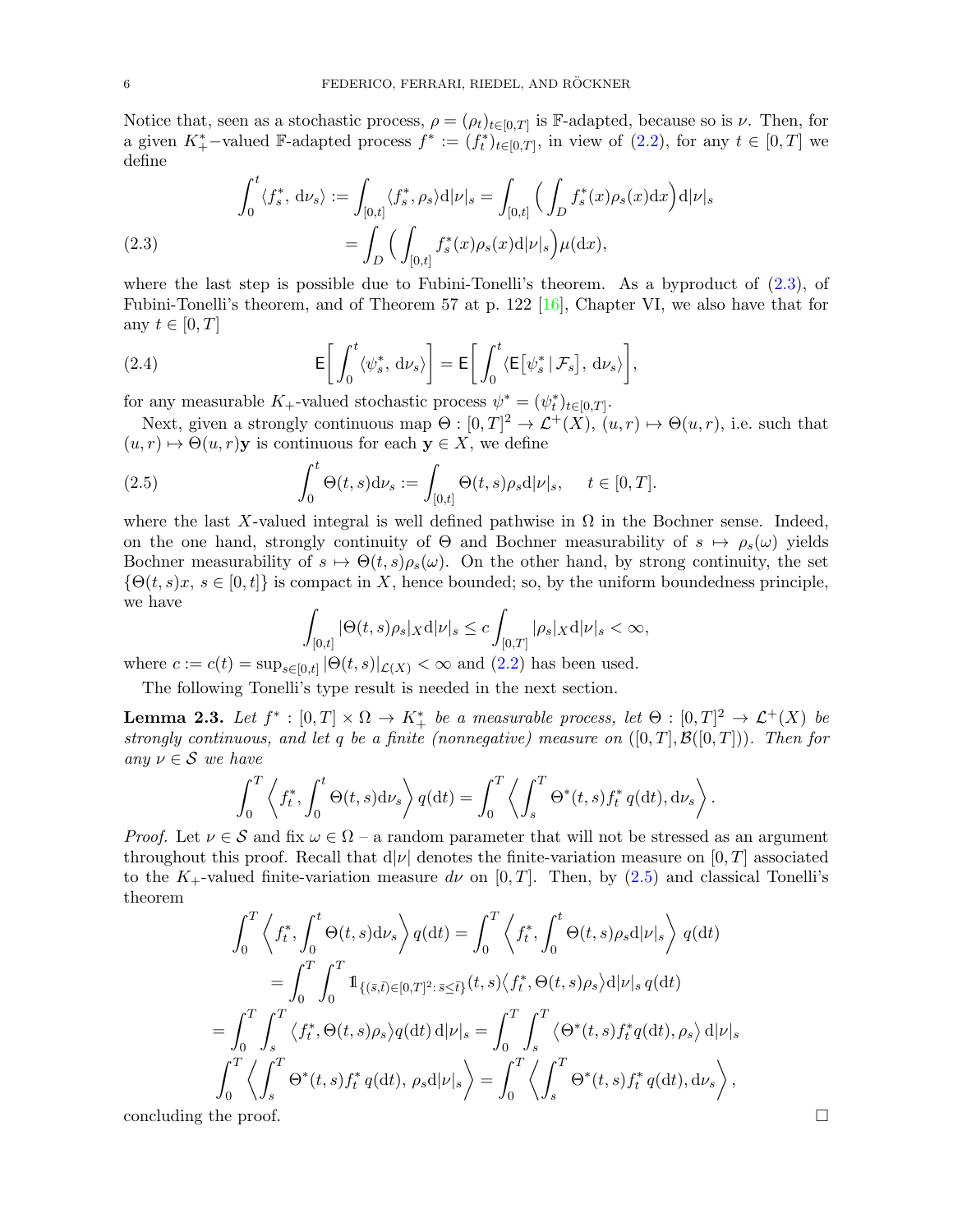2.2. The Optimal Control Problem. Bearing in mind the definitions of the last section, for any given and fixed  $y \in K_+$  and  $\nu \in S$ , we now consider the abstract equation in X:

<span id="page-6-2"></span>(2.6) 
$$
\begin{cases} dY_t = \mathcal{A}Y_t dt + d\nu_t, \\ Y_{0^-} = \mathbf{y}. \end{cases}
$$

By writing  $Y_{0-} = y$  we intend that we set  $Y \equiv y$  on  $[-\varepsilon, 0)$ , for a given and fixed  $\varepsilon > 0$ . In this way, Y might have an initial jump of size  $Y_0 - y$ , due to a possible initial jump of the right-continuous process  $\nu$  (cf. Remark [2.2\)](#page-4-1). Following the classical semigroup approach (see, e.g., [\[19\]](#page-20-13)), for any  $t \geq 0$ , we define the *mild solution* to [\(2.6\)](#page-6-2) to be the process

<span id="page-6-0"></span>(2.7) 
$$
Y_t^{\mathbf{y}, \nu} := e^{t\mathcal{A}} \mathbf{y} + \int_0^t e^{(t-s)\mathcal{A}} d\nu_s, \qquad Y_{0^-} = \mathbf{y}.
$$

The expression above can be thought of as the counterpart, in an abstract setting, of the socalled "variation of constants formula" of the finite-dimensional setting, and it allows to give a rigorous sense to [\(2.6\)](#page-6-2) even when the initial datum  $y \notin D(\mathcal{A})$ . Notice that since  $(e^{t\mathcal{A}})_{t\geq 0}$  is positivity-preserving,  $y \in K_+$ , and  $\nu$  is nondecreasing, we have that  $Y^{\mathbf{y},\nu} := (Y_t^{\mathbf{y},\nu})$  $(t^{(y,\nu)}_t)_{t\geq 0}$  takes values in  $K_{+}$ .

Let  $\Phi^*$  be an F-adapted  $K^*_{+}$ -valued stochastic process with càdlàg (right-continuous with left-limits) paths, and take  $\Pi : \Omega \times [0,T] \times K_+ \to \mathbb{R}_+$  measurable. We define the convex set of admissible controls

(2.8) 
$$
\mathcal{C} := \left\{ \nu \in \mathcal{S} : \ \mathsf{E} \left[ \int_0^T \langle \Phi_t^*, \, \mathrm{d} \nu_t \rangle \right] < \infty \right\}.
$$

Then, for any  $y \in K_+$ ,  $\nu \in \mathcal{C}$  we consider the performance criterion

$$
\mathcal{J}(\mathbf{y}, \nu) := \mathsf{E}\left[\int_0^T \Pi\left(t, Y_t^{\mathbf{y}, \nu}\right) q(\mathrm{d}t) - \int_0^T \langle \Phi_t^*, \, \mathrm{d}\nu_t \rangle \right],
$$

where q is a finite nonnegative measure on  $([0, T], \mathcal{B}([0, T]))$ . Note that  $\mathcal{J}(\mathbf{y}, \nu)$  is well defined (possibly equal to  $+\infty$ ), due to the definition of C.

We then consider the following optimal control problem:

(2.9) 
$$
v(\mathbf{y}) := \sup_{\nu \in \mathcal{C}} \mathcal{J}(\mathbf{y}, \nu).
$$

Clearly, denoting by 0 the null element of C, we have  $\mathcal{J}(\mathbf{y}, \mathbf{0}) \geq 0$ . Hence,

<span id="page-6-3"></span>
$$
0 \le v(\mathbf{y}) \le +\infty \quad \forall \mathbf{y} \in K_+.
$$

We say that  $\nu^* \in \mathcal{C}$  is optimal for problem [\(2.9\)](#page-6-3) if it is such that  $\mathcal{J}(\mathbf{y}, \nu^*) = v(\mathbf{y})$ .

**Remark 2.4.** In the following results of this paper, the choice of  $X = L^p(D, \mathcal{M}, \mu)$  with  $p \in$  $(1,\infty)$  is not strictly necessary. Indeed, what we really use is that X is a reflexive Banach lattice.

## <span id="page-6-1"></span>3. Characterization of optimal controls by necessary and sufficient first-order conditions

In this section we derive sufficient and necessary conditions for the optimality of a control  $\nu^* \in \mathcal{C}$ . Let us introduce the set

$$
S_{\mathbf{y}}(t) := \{ \mathbf{k} \in K_+ : \ \mathbf{k} \ge e^{t\mathcal{A}} \mathbf{y} \}, \quad t \in [0, T].
$$

Notice that the positivity-preserving property of the semigroup  $e^{t\mathcal{A}}$  yields

$$
Y_t^{\mathbf{y},\nu} \in S_{\mathbf{y}}(t), \ \ \forall t \in [0,T], \ \forall \nu \in \mathcal{C}.
$$

The next assumption will be standing thoroughout the rest of this paper.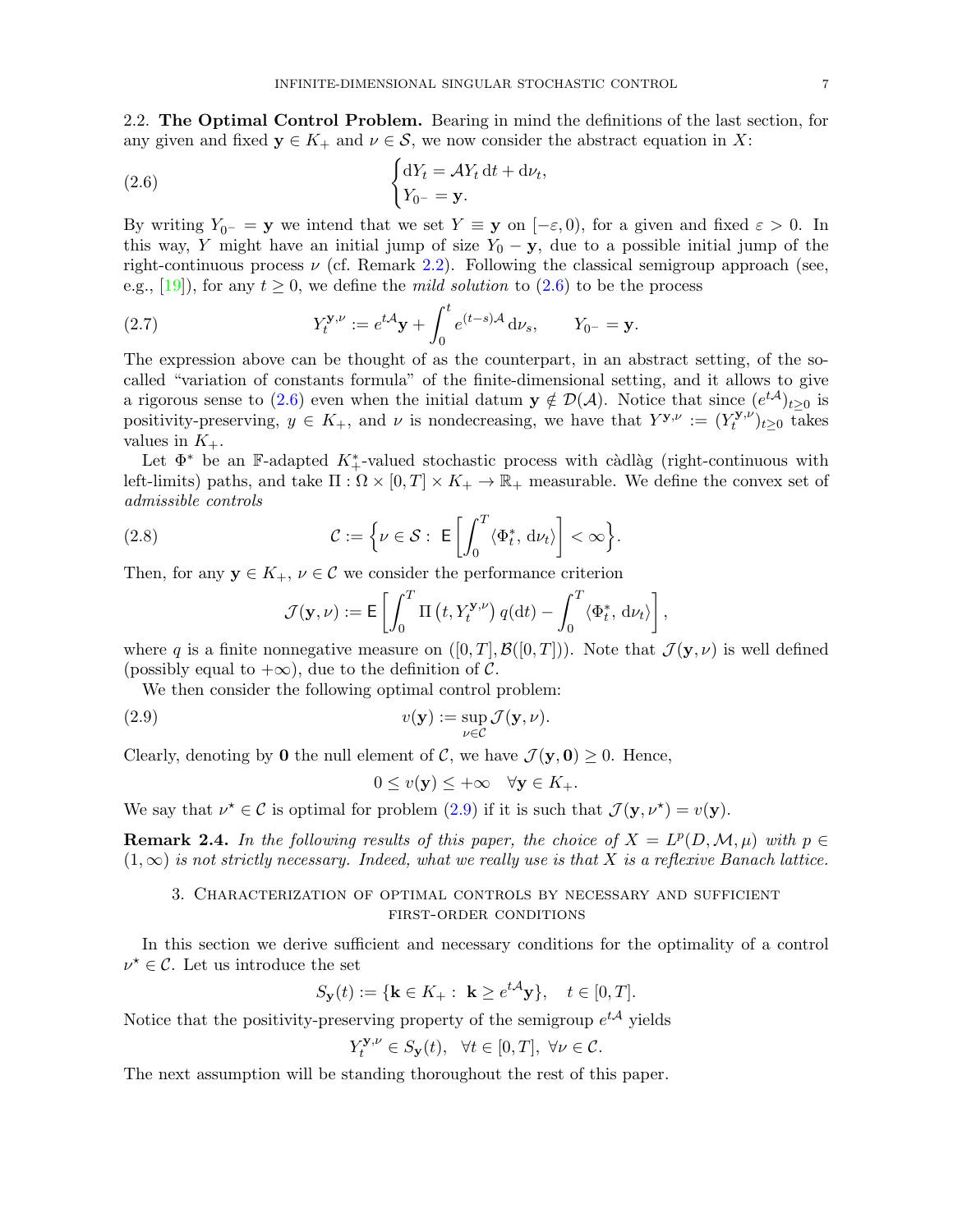Assumption 3.1.

- (i)  $\Pi : \Omega \times [0,T] \times K_+ \to \mathbb{R}_+$  is such that  $\Pi(\omega, t, \cdot)$  is concave, nondecreasing, and of class  $C^1(S_{\mathbf{y}}(t); \mathbb{R})$  for each  $(\omega, t) \in \Omega \times [0, T]$ . Moreover, for any  $z \in K_+$ , the stochastic process  $\Pi(\cdot,\cdot,z): \Omega \times [0,T] \to \mathbb{R}_+$  is F-progressively measurable.
- (ii)  $\mathcal{J}(\mathbf{y}, \nu) < \infty$  for each  $\nu \in \mathcal{C}$ .
- **Remark 3.2.** (a) The condition  $\mathcal{J}(\mathbf{y}, \nu) < \infty$  for each  $\nu \in \mathcal{C}$  required in Assumption [3.1-](#page-0-2)(ii) is clearly verified when  $\Pi$  is bounded. On the other hand, sufficient conditions guaran-teeing Assumption [3.1-](#page-0-2)(ii) in the case of a possibly unbounded  $\Pi$  should be determined on a case by case basis as they may depend on the structures of  $\Pi$ , A, and  $\Phi^*$ . We will provide a set of such conditions for the separable case studied in Section [4.1](#page-12-0) (see Lemma [4.7\)](#page-14-0).
	- (b) Notice that the smoothness condition on  $\Pi(\omega, t, \cdot)$  can be relaxed by employing in the following proofs the supergradient of  $\Pi$  instead of its gradient. However, we prefer to work under this reasonable regularity requirement in order to simplify exposition.
	- (c) If it exists, an optimal control for problem [\(2.9\)](#page-6-3) is unique whenever  $\Pi(\omega, t, \cdot)$  is strictly concave for each  $(\omega, t) \in \Omega \times [0, T]$ .

In the following, by ∇Π we denote the gradient of Π with respect to the last argument. Note that the map  $\nabla \Pi(t, \cdot)$  defined on ri $(K_{+})$  takes values in  $K_{+}^{*}$  by monotonicity of  $\Pi(t, \cdot)$ , and that it is nonincreasing by concavity of  $\Pi(t, \cdot)$ . The following lemma ensures that some integrals with respect to  $d\nu - d\nu'$  for  $\nu, \nu' \in \mathcal{C}$  appearing in our subsequent analysis are well-posed.

<span id="page-7-0"></span>**Lemma 3.3.** Let  $\nu \in \mathcal{C}$ . Then

$$
\mathsf{E}\bigg[\int_0^T\Big\langle\int_s^Te^{(t-s)\mathcal{A}^*}\nabla\Pi\left(t,Y_t^{\mathbf{y},\nu}\right)q(\mathop{}\!\mathrm{d} t),\ \mathop{}\!\mathrm{d} \nu_s\Big\rangle\mathop{}\!\mathrm{d} t\bigg]<\infty.
$$

*Proof.* Recall that 0 denotes the null element of C. Then, using concavity of  $\Pi(t, \cdot)$ , [\(2.7\)](#page-6-0), Lemma [2.3](#page-5-2) (with  $\Theta(t,s) = e^{(t-s)\mathcal{A}}$  and  $f_t^* = \nabla \Pi(t, Y_t^{\mathbf{y},\nu})$ ), the fact that  $\mathcal{J}(\mathbf{y}, \nu) < \infty$  for any  $\nu \in \mathcal{C}$  by Assumption [3.1-](#page-0-2)(ii), as well as that  $\mathcal{J}(\mathbf{y}, \mathbf{0}) \geq 0$ , we can write (3.1)

$$
\infty > \mathcal{J}(\mathbf{y}, \nu) - \mathcal{J}(\mathbf{y}, \mathbf{0}) = \mathbb{E} \left[ \int_0^T \left( \Pi(t, Y_t^{\mathbf{y}, \nu}) - \Pi(t, e^{t\mathbf{A}} \mathbf{y}) \right) q(\mathrm{d}t) - \int_0^T \langle \Phi_t^*, \mathrm{d}\nu_t \rangle \right]
$$
  
\n
$$
\geq \mathbb{E} \left[ \int_0^T \left\langle \nabla \Pi(t, Y_t^{\mathbf{y}, \nu}), Y_t^{\mathbf{y}, \nu} - e^{t\mathbf{A}} \mathbf{y} \right\rangle q(\mathrm{d}t) - \int_0^T \left\langle \Phi_t^*, \mathrm{d}\nu_t \right\rangle \right]
$$
  
\n
$$
= \mathbb{E} \left[ \int_0^T \left\langle \nabla \Pi(t, Y_t^{\mathbf{y}, \nu}), \int_0^t e^{(t-s)\mathbf{A}} \mathrm{d}\nu_s \right\rangle q(\mathrm{d}t) - \int_0^T \left\langle \Phi_t^*, \mathrm{d}\nu_t \right\rangle \right]
$$
  
\n
$$
= \mathbb{E} \left[ \int_0^T \left\langle \int_s^T e^{(t-s)\mathbf{A}^*} \nabla \Pi(t, Y_t^{\mathbf{y}, \nu}) q(\mathrm{d}t), \mathrm{d}\nu_s \right\rangle - \int_0^T \left\langle \Phi_s^*, \mathrm{d}\nu_s \right\rangle \right].
$$
  
\n
$$
\text{The claim follows by definition of } C
$$

The claim follows by definition of  $C$ .

<span id="page-7-1"></span>**Theorem 3.4.** A control  $\nu^* \in \mathcal{C}$  is optimal for Problem [\(2.9\)](#page-6-3) if and only if the following First-Order Conditions (FOCs) hold true:

(i) For every  $\nu \in \mathcal{C}$ 

$$
\mathsf{E}\left[\int_0^T \left\langle \mathsf{E}\left[\int_s^T e^{(t-s)\mathcal{A}^*} \nabla\Pi\left(t, Y_t^{\mathbf{y}, \nu^*}\right) q(\mathrm{d} t)\Big| \mathcal{F}_s\right] - \Phi_s^*, \mathrm{d}\nu_s \right\rangle\right] \leq 0;
$$

 $(ii)$  the following equality holds:

$$
\mathsf{E}\left[\int_0^T \left\langle \mathsf{E}\left[\int_s^T e^{(t-s)\mathcal{A}^*} \nabla \Pi\left(t, Y_t^{\mathbf{y}, \nu^*}\right) q(\mathrm{d}t) \Big| \mathcal{F}_s\right] - \Phi_s^*, \mathrm{d}\nu_s^* \right\rangle\right] = 0.
$$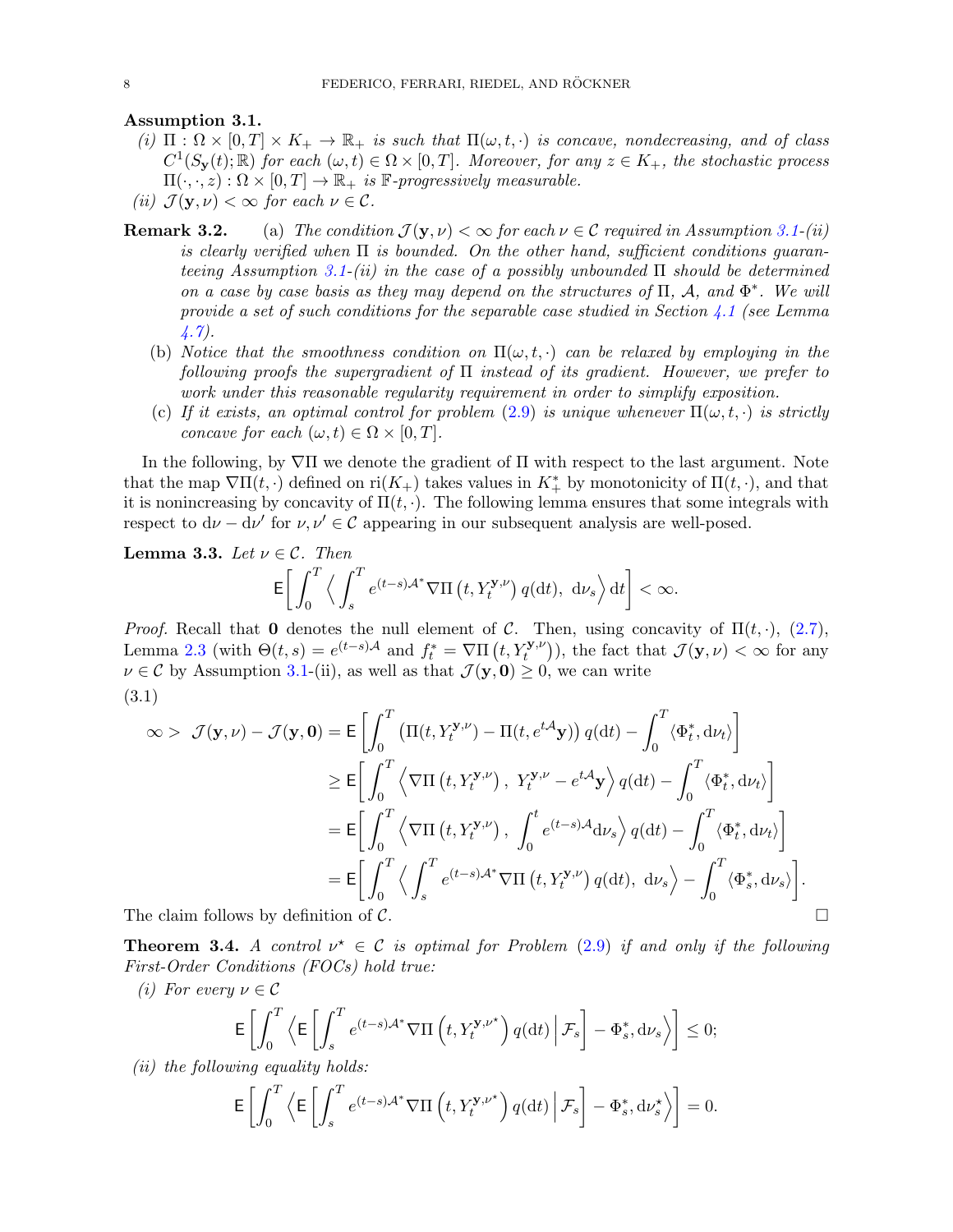*Proof. Sufficiency.* Let  $\nu^* \in \mathcal{C}$  satisfying (i)–(ii) above, and let  $\nu \in \mathcal{C}$  be arbitrary. By Lemma [2.3](#page-5-2) we have (after taking expectations)

<span id="page-8-0"></span>(3.2) 
$$
\mathsf{E}\bigg[\int_0^T \left\langle \nabla\Pi\left(t, Y_t^{\mathbf{y}, \nu^*}\right), \int_0^t e^{(t-s)\mathcal{A}} \left(\mathrm{d}\nu_s^* - \mathrm{d}\nu_s\right) \right\rangle q(\mathrm{d}t) - \int_0^T \left\langle \Phi_s^*, \mathrm{d}\nu_s^* - \mathrm{d}\nu_s \right\rangle \bigg] \n= \mathsf{E}\bigg[\int_0^T \left\langle \int_s^T e^{(t-s)\mathcal{A}^*} \nabla\Pi\left(t, Y_t^{\mathbf{y}, \nu^*}\right) q(\mathrm{d}t) - \Phi_s^*, \mathrm{d}\nu_s^* - \mathrm{d}\nu_s \right\rangle \bigg].
$$

Notice that the previous quantity is well defined due to Lemma [3.3.](#page-7-0) Moreover, by  $(2.4)$ ,

<span id="page-8-1"></span>(3.3)  
\n
$$
\begin{aligned}\n\mathsf{E}\bigg[\int_0^T \Big\langle \int_s^T e^{(t-s)\mathcal{A}^*} \nabla \Pi\left(t, Y_t^{\mathbf{y}, \nu^*}\right) q(\mathrm{d}t) - \Phi_s^*, \ \mathrm{d}\nu_s^* - \mathrm{d}\nu_s \Big\rangle\bigg] \\
= \mathsf{E}\bigg[\int_0^T \Big\langle \mathsf{E}\bigg[\int_s^T e^{(t-s)\mathcal{A}^*} \nabla \Pi\left(t, Y_t^{\mathbf{y}, \nu^*}\right) q(\mathrm{d}t) - \Phi_s^* \Big| \mathcal{F}_s\bigg], \ \mathrm{d}\nu_s^* - \mathrm{d}\nu_s \Big\rangle\bigg].\n\end{aligned}
$$

Then, using  $(3.2)-(3.3)$  $(3.2)-(3.3)$  $(3.2)-(3.3)$ , concavity of  $\Pi(t, \cdot)$ ,  $(2.7)$ , and  $(i)$ –(ii), we can write

$$
\mathcal{J}(\mathbf{y},\nu^{*}) - \mathcal{J}(\mathbf{y},\nu) \geq \mathsf{E}\bigg[\int_{0}^{T} \left\langle \nabla\Pi\left(t,Y_{t}^{\mathbf{y},\nu^{*}}\right), Y_{t}^{\mathbf{y},\nu^{*}} - Y_{t}^{\mathbf{y},\nu}\right\rangle q(\mathrm{d}t) - \int_{0}^{T} \left\langle \Phi_{t}^{*}, \mathrm{d}\nu_{t}^{*} - \mathrm{d}\nu_{t}\right\rangle\bigg]
$$
  
\n
$$
= \mathsf{E}\bigg[\int_{0}^{T} \left\langle \nabla\Pi\left(t,Y_{t}^{\mathbf{y},\nu^{*}}\right), \int_{0}^{t} e^{(t-s)\mathcal{A}} (\mathrm{d}\nu_{s}^{*} - \mathrm{d}\nu_{s}) \right\rangle q(\mathrm{d}t) - \int_{0}^{T} \left\langle \Phi_{s}^{*}, \mathrm{d}\nu_{s}^{*} - \mathrm{d}\nu_{s}\right\rangle\bigg]
$$
  
\n
$$
= \mathsf{E}\bigg[\int_{0}^{T} \left\langle \mathsf{E}\bigg[\int_{s}^{T} e^{(t-s)\mathcal{A}^{*}} \nabla\Pi\left(t,Y_{t}^{\mathbf{y},\nu^{*}}\right) q(\mathrm{d}t) \Big| \mathcal{F}_{s}\bigg] - \Phi_{s}^{*}, \mathrm{d}\nu_{s}^{*} - \mathrm{d}\nu_{s}\right\rangle\bigg] \geq 0.
$$

The optimality of  $\nu^*$  follows.

Necessity. The proof of the necessity of (i) and (ii) requires some more work with respect to that of their sufficiency, and it is organized in three steps.

Let  $\nu^* \in \mathcal{C}$  be optimal for Problem [\(2.9\)](#page-6-3).

Step 1. In this step, we show that  $\nu^*$  solves the linear problem

<span id="page-8-2"></span>
$$
\sup_{\nu \in \mathcal{C}} \mathsf{E}\left[\int_0^T \left\langle \Psi_t^{\star}, \mathrm{d}\nu_t \right\rangle \right],
$$

where we have set

(3.4) 
$$
\Psi_t^* := \mathsf{E}\left[\int_t^T \nabla\Pi(s,Y_s^{\mathbf{y},\nu^*})q(\mathrm{d}s)\Big|\,\mathcal{F}_t\right] - \Phi_t^*.
$$

Notice that  $\Psi^*$  is F-adapted. Moreover, it is càdlàg since, by assumption, so is  $\Phi^*$  and the underlying filtration  $\mathbb F$  is right-continuous.

Let  $\nu \in \mathcal{C}$  be arbitrary and set  $\nu^{\varepsilon} := \varepsilon \nu + (1 - \varepsilon) \nu^*$  for  $\varepsilon \in (0, 1/2]$ . Clearly  $\nu^{\varepsilon} \in \mathcal{C}$  by convexity of C. Set  $Y := Y_t^{y,\nu}$  $Y_t^{\mathbf{y}, \nu}, Y^{\varepsilon} := Y^{\mathbf{y}, \nu^{\varepsilon}}, Y^{\star} := Y^{\mathbf{y}, \nu^{\star}},$  and note that, by linearity of  $(2.6)$ , one has  $Y^{\varepsilon} = Y^* + \varepsilon (Y - Y^*)$ . By concavity of  $\Pi$ , optimality of  $\nu^*$ , and Lemma [2.3,](#page-5-2) one can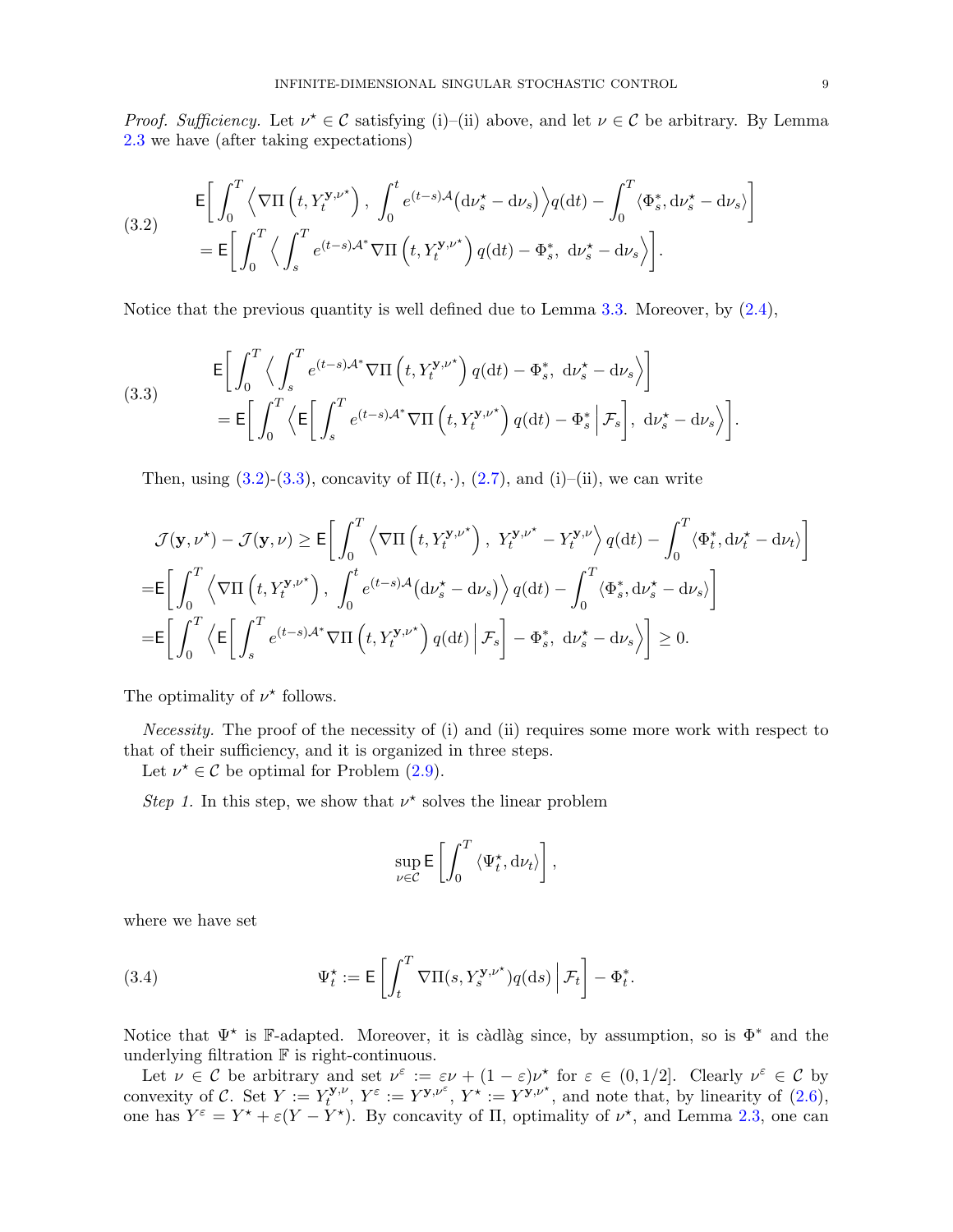1

write

<span id="page-9-0"></span>
$$
0 \geq \frac{\mathcal{J}(\mathbf{y}, \nu^{\varepsilon}) - \mathcal{J}(\mathbf{y}, \nu^{\star})}{\varepsilon} = \frac{1}{\varepsilon} \mathsf{E} \left[ \int_{0}^{T} \left( \Pi(t, Y_{t}^{\varepsilon}) - \Pi(t, Y_{t}^{\star}) \right) dt - \int_{0}^{T} \langle \Phi_{t}^{*}, \mathrm{d}\nu_{t}^{\varepsilon} - \mathrm{d}\nu_{t}^{\star} \rangle \right] \n\geq \frac{1}{\varepsilon} \mathsf{E} \left[ \int_{0}^{T} \langle \nabla \Pi(t, Y_{t}^{\varepsilon}), Y_{t}^{\varepsilon} - Y_{t}^{\star} \rangle q(\mathrm{d}t) - \int_{0}^{T} \langle \Phi_{t}^{*}, \mathrm{d}\nu_{t}^{\varepsilon} - \mathrm{d}\nu_{t}^{\star} \rangle \right] \n(3.5) = \mathsf{E} \left[ \int_{0}^{T} \langle \nabla \Pi(t, Y_{t}^{\varepsilon}), Y_{t} - Y_{t}^{\star} \rangle q(\mathrm{d}t) - \int_{0}^{T} \langle \Phi_{t}^{*}, \mathrm{d}\nu_{t} - \mathrm{d}\nu_{t}^{\star} \rangle \right] \n= \mathsf{E} \left[ \int_{0}^{T} \left\langle \nabla \Pi(t, Y_{t}^{\varepsilon}), \int_{0}^{t} e^{(t-s)\mathcal{A}} (\mathrm{d}\nu_{s} - \mathrm{d}\nu_{s}^{\star}) \right\rangle q(\mathrm{d}t) - \int_{0}^{T} \langle \Phi_{s}^{*}, \mathrm{d}\nu_{s} - \mathrm{d}\nu_{s}^{\star} \rangle \right] \n= \mathsf{E} \left[ \int_{0}^{T} \left\langle \int_{s}^{T} e^{(t-s)\mathcal{A}^{*}} \nabla \Pi(t, Y_{t}^{\varepsilon}) q(\mathrm{d}t) - \Phi_{s}^{*}, \mathrm{d}\nu_{s} - \mathrm{d}\nu_{s}^{\star} \right\rangle \right].
$$

We notice that the last expectation above is well-defined. Indeed, observing that  $Y^{\varepsilon} \geq \frac{1}{2}$  $\frac{1}{2}Y^*$  and that  $\nabla \Pi(t, \cdot)$  is nondecreasing, we can write

<span id="page-9-1"></span>(3.6)  
\n
$$
-\int_0^T \langle \Phi_s^*, d\nu_s^* \rangle \le \int_0^T \left\langle \int_s^T e^{(t-s)\mathcal{A}^*} \nabla \Pi(t, Y_t^{\varepsilon}) q(\mathrm{d}t) - \Phi_s^*, d\nu_s^* \right\rangle
$$
\n
$$
\le 2 \int_0^T \left\langle \int_s^T e^{(t-s)\mathcal{A}^*} \nabla \Pi\left(t, \frac{1}{2} Y_t^* \right) q(\mathrm{d}t) - \Phi_s^*, d\left(\frac{1}{2} \nu_s^* \right) \right\rangle
$$
\n
$$
= 2 \int_0^T \left\langle \int_s^T e^{(t-s)\mathcal{A}^*} \nabla \Pi\left(t, Y_t^{\frac{1}{2} \mathbf{y}, \frac{1}{2} \nu^*} \right) q(\mathrm{d}t) - \Phi_s^*, d\left(\frac{1}{2} \nu_s^* \right) \right\rangle.
$$

Hence, the fact that  $\nu^* \in \mathcal{C}$ , and Lemma [3.3](#page-7-0) yield

<span id="page-9-2"></span>
$$
(3.7) \qquad -\infty < \mathsf{E}\left[\int_0^T \left\langle \int_s^T e^{(t-s)\mathcal{A}^*} \nabla \Pi\left(t, Y_t^{\frac{1}{2}\mathbf{y}, \frac{1}{2}\nu^*}\right) q(\mathrm{d}t) - \Phi_s^*, \, \mathrm{d}\left(\frac{1}{2}\nu_s^*\right) \right\rangle\right] < \infty.
$$

From [\(3.5\)](#page-9-0) we therefore obtain

<span id="page-9-3"></span>(3.8)  
\n
$$
\mathsf{E}\left[\int_0^T \left\langle \int_s^T e^{(t-s)\mathcal{A}^*} \nabla \Pi(t, Y_t^{\varepsilon}) q(\mathrm{d}t) - \Phi_s^*, \, \mathrm{d}\nu_s^* \right\rangle \right]
$$
\n
$$
\geq \mathsf{E}\left[\int_0^T \left\langle \int_s^T e^{(t-s)\mathcal{A}^*} \nabla \Pi(t, Y_t^{\varepsilon}) q(\mathrm{d}t) - \Phi_s^*, \, \mathrm{d}\nu_s \right\rangle \right].
$$

Now, on the one hand, Fatou's Lemma gives

<span id="page-9-4"></span>(3.9)  
\n
$$
\liminf_{\varepsilon \downarrow 0} \mathsf{E} \left[ \int_0^T \left\langle \int_s^T e^{(t-s)\mathcal{A}^*} \nabla \Pi(t, Y_t^{\varepsilon}) q(\mathrm{d}t) - \Phi_s^*, \, \mathrm{d}\nu_s \right\rangle \right]
$$
\n
$$
\geq \mathsf{E} \left[ \int_0^T \left\langle \int_s^T e^{(t-s)\mathcal{A}^*} \nabla \Pi(t, Y_t^*) q(\mathrm{d}t) - \Phi_s^*, \, \mathrm{d}\nu_s \right\rangle \right].
$$

On the other hand,  $(3.6)$  and  $(3.7)$  allow to invoke the dominated convergence theorem when taking limits as  $\varepsilon \downarrow 0$  and obtain

<span id="page-9-5"></span>(3.10) 
$$
\lim_{\varepsilon \downarrow 0} \mathsf{E} \left[ \int_0^T \left\langle \int_s^T e^{(t-s)\mathcal{A}^*} \nabla \Pi(t, Y_t^{\varepsilon}) q(\mathrm{d}t) - \Phi_s^*, \, \mathrm{d} \nu_s^* \right\rangle \right]
$$

$$
= \mathsf{E} \left[ \int_0^T \left\langle \int_s^T e^{(t-s)\mathcal{A}^*} \nabla \Pi(t, Y_t^*) q(\mathrm{d}t) - \Phi_s^*, \, \mathrm{d} \nu_s^* \right\rangle \right]
$$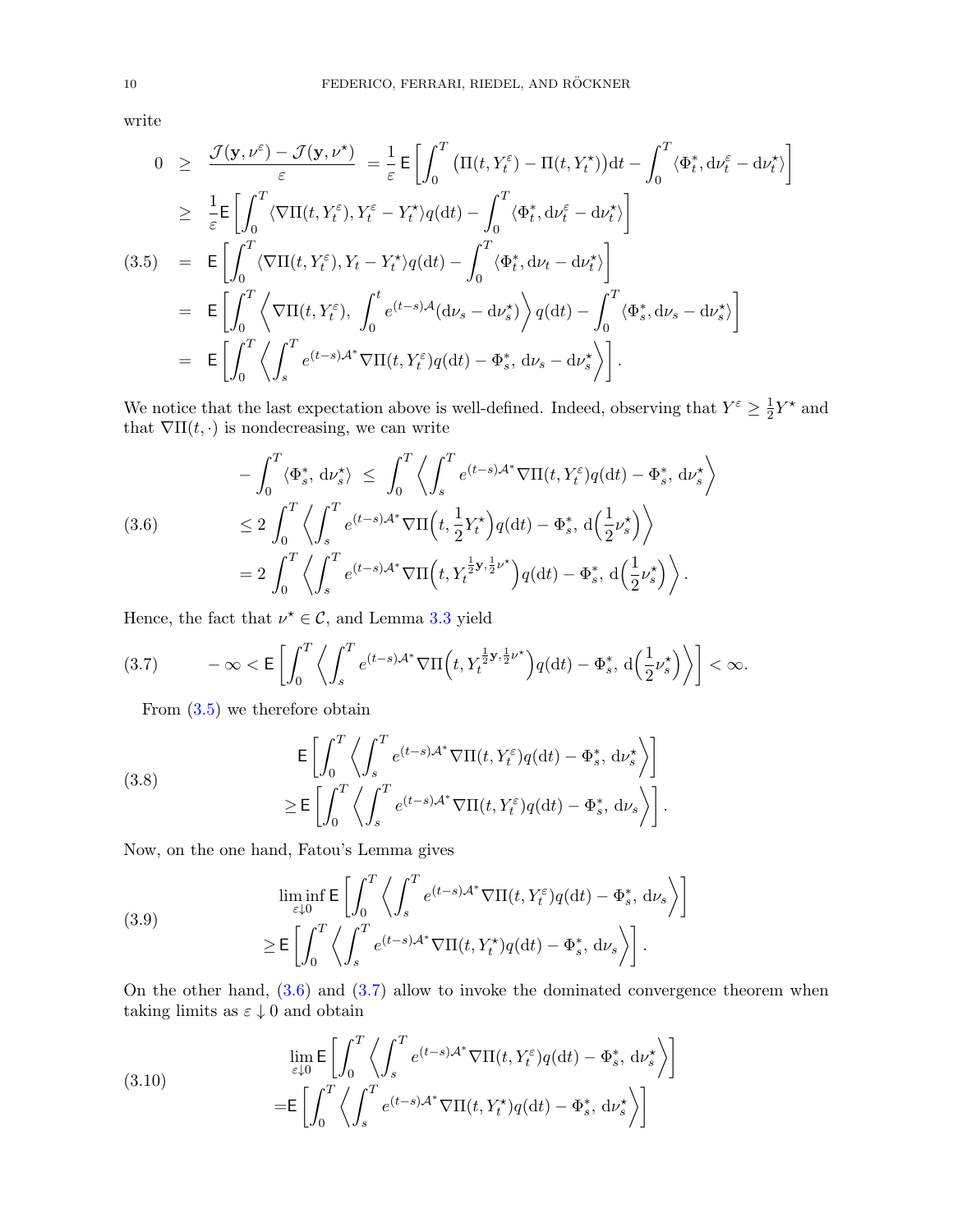Combining  $(3.8)$  with  $(3.9)-(3.10)$  $(3.9)-(3.10)$  $(3.9)-(3.10)$  provides

$$
0 \geq \mathbb{E}\left[\int_0^T \left\langle \int_s^T e^{(t-s)\mathcal{A}^*} \nabla\Pi(t, Y_t^{\star}) q(dt) - \Phi_s^*, d\nu_s - d\nu_s^{\star} \right\rangle\right]
$$
  

$$
= \mathbb{E}\left[\int_0^T \left\langle \mathbb{E}\left[\int_s^T e^{(t-s)\mathcal{A}^*} \nabla\Pi(t, Y_t^{\star}) q(dt) \Big| \mathcal{F}_s\right] - \Phi_s^*, d\nu_s - d\nu_s^{\star} \right\rangle\right].
$$

The claim then follows recalling [\(3.4\)](#page-8-2) and by arbitrariness of  $\nu \in \mathcal{C}$ .

Step 2. We now prove that the linear problem of the previous step has zero value; that is,

$$
\sup_{\nu \in \mathcal{C}} \mathsf{E}\left[\int_0^T \langle \Psi_t^{\star}, \mathrm{d}\nu_t \rangle \right] = 0,
$$

for  $\Psi^*$  as in [\(3.4\)](#page-8-2).

Clearly, by noticing that the admissible control  $\nu \equiv 0$  is a priori suboptimal, we have

$$
\sup_{\nu \in \mathcal{C}} \mathsf{E}\left[\int_0^T \langle \Psi_t^{\star}, \mathrm{d}\nu_t \rangle \right] \geq 0.
$$

To show the reverse inequality, we argue by contradiction, and we assume that there exists  $t_o \in [0,T]$  such that  $\operatorname{esssup}_{\Omega \times D} \Psi_{t_o}^* > 0$ . Then, since  $\Psi^*$  is F-adapted, there exist  $\varepsilon > 0$ ,  $A \in \mathcal{M}$ with  $\mu(A) > 0$ , and  $E \in \mathcal{F}_{t_0}$  with  $P(E) > 0$  such that

$$
\Psi_{t_o}^{\star} \ge \varepsilon \quad \text{ on } E \times A.
$$

Consider the adapted, nondecreasing, nonnegative real-valued process

$$
\overline{\nu}_t:=\nu_t^\star+\mathbb{1}_{E\times [t_o,T]\times A}.
$$

We clearly have that

$$
\mathsf{E}\left[\int_0^T \langle \Psi_t^\star, \mathrm{d} \overline{\nu}_t \rangle\right] = \mathsf{E}\left[\int_0^T \langle \Psi_t^\star, \mathrm{d} \nu_t^\star \rangle\right] + \varepsilon \mathsf{P}(E) \mu(A) > \mathsf{E}\left[\int_0^T \langle \Psi_t^\star, \mathrm{d} \nu_t^\star \rangle\right],
$$

thus contradicting that  $\nu^*$  is optimal for the linear problem. Hence,  $\Psi_t^* \leq 0$  for all  $t \in [0, T]$ , a.e. in  $\Omega \times D$ , and this gives that  $\sup_{\nu \in \mathcal{C}} \mathsf{E}\left[\int_0^T \langle \Psi_t^{\star}, \mathrm{d}\nu_t \rangle\right] \leq 0$ .

Step 3. The final claim follows by combinig Steps 1 and 2.

**Remark 3.5.** The proof of Theorem [3.4](#page-7-1) hinges on the concavity of the running profit function with respect to the controlled state  $Y^{\mathbf{y},\nu}$ , and on the affine structure of the mapping  $\nu \mapsto Y^{\mathbf{y},\nu}$ . It is then reasonable to expect that one might derive necessary and sufficient first-order conditions for optimality also when  $Y^{\mathbf{y}, \nu}$  evolves as in [\(2.6\)](#page-6-2), but  $t \mapsto \nu_t$  is a process with paths of (locally) bounded variation. In such a case, our approach still applies by identifying each admissible control v with a (random) signed countably additive vector measure  $\nu : \mathcal{B}([0,T]) \to X$  of finite variation.

### <span id="page-10-2"></span><span id="page-10-1"></span>4. The case in which A generates a group

<span id="page-10-0"></span>In this section we will consider the case when A generates a  $C_0$ -group of positivity-preserving operators. In this case, since for any given  $t \geq 0$  we can define the inverse  $e^{-t\mathcal{A}}$ , the controlled dynamics [\(2.7\)](#page-6-0) takes the separable form

(4.1) 
$$
Y_t^{\mathbf{y}, \nu} = e^{t\mathcal{A}} \Big[ \mathbf{y} + \widehat{\nu}_t \Big] = e^{t\mathcal{A}} \widehat{Y}_t^{\mathbf{y}, \widehat{\nu}}, \qquad Y_{0^-}^{\mathbf{y}, \nu} = \mathbf{y},
$$

where, for any  $\nu \in \mathcal{S}$ , we have set

(4.2) 
$$
\widehat{\nu}_t := \int_0^t e^{-s\mathcal{A}} \, \mathrm{d}\nu_s, \qquad \widehat{\nu}_{0^-} = 0,
$$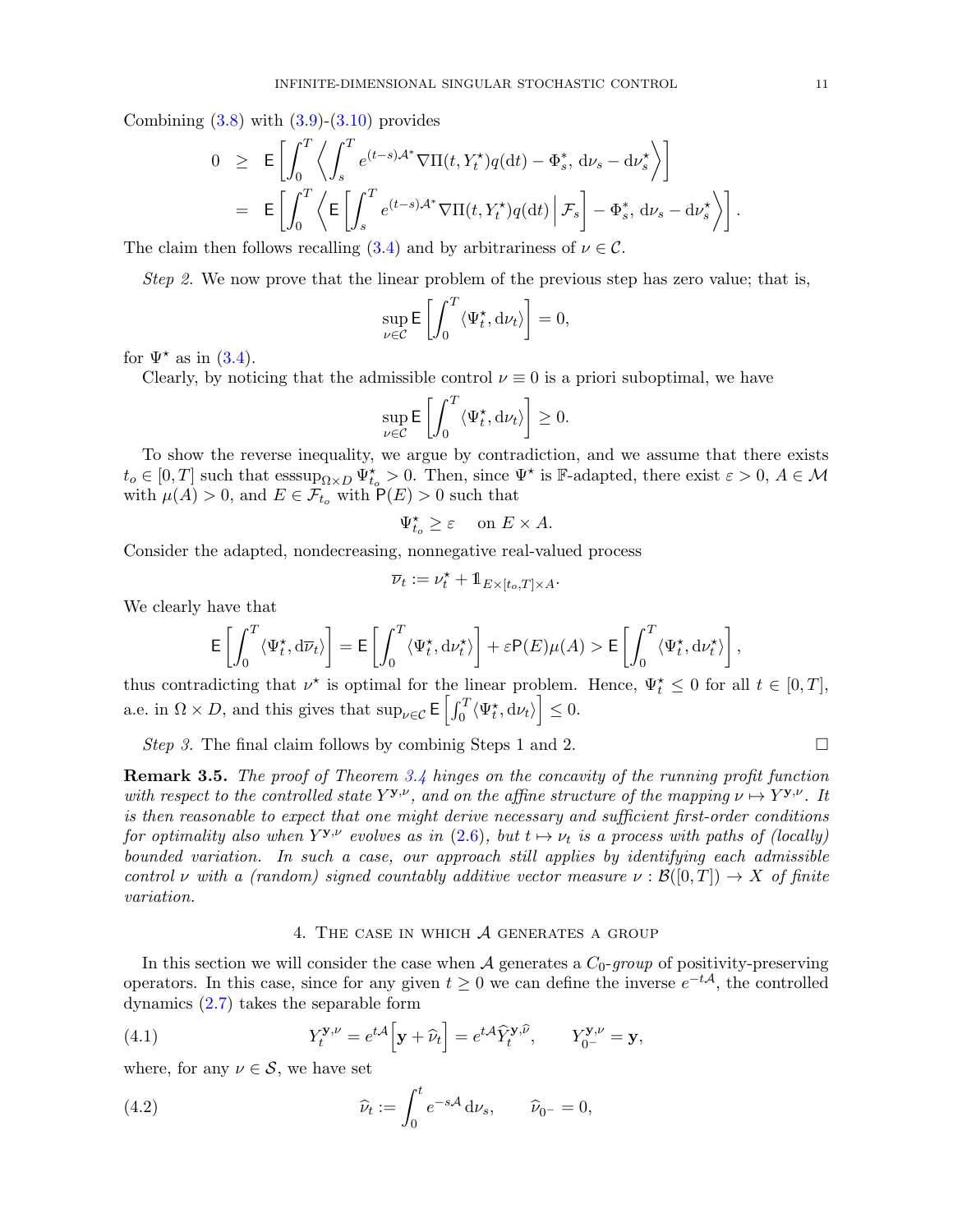and

(4.3) 
$$
\widehat{Y}_t^{\mathbf{y}, \widehat{\nu}} := \mathbf{y} + \widehat{\nu}_t, \quad \widehat{Y}_{0^-}^{\mathbf{y}, \widehat{\nu}} = \mathbf{y}.
$$

Notice that [\(4.1\)](#page-10-1) is formally equivalent to the expression of the controlled dynamics that one would have in a one-dimensional setting where the process  $Y$  is affected linearly by a monotone control and depreciates over time at a constant rate (see, e.g., p. 770 in  $\boxed{2}$  or eq.  $(2.3)$  in  $\boxed{13}$ ).

Letting

<span id="page-11-1"></span>
$$
\widehat{\mathcal{C}} := \Big\{\widehat{\nu} \in \mathcal{S} : \, \mathsf{E}\left[\int_0^T \langle e^{t\mathcal{A}^*} \Phi_t^*, \, \mathrm{d}\widehat{\nu}_t \rangle \right] < \infty \Big\},
$$

we notice that the mapping  $\mathcal{C} \to \widehat{\mathcal{C}}$ ,  $\nu \mapsto \widehat{\nu}$ , is one-to-one and onto. In particular, for any  $\widehat{\nu} \in \widehat{\mathcal{C}}$ one has that  $\nu_t := \int_0^t e^{s\mathcal{A}} d\tilde{\nu}_s \in \mathcal{C}$ . As a consequence, for any  $\mathbf{y} \in K_+$ , problem [\(2.9\)](#page-6-3) reads

(4.4) 
$$
v(\mathbf{y}) = \sup_{\hat{\nu} \in \hat{\mathcal{C}}} \mathsf{E} \left[ \int_0^T \Pi \left( t, e^{t\mathcal{A}} \hat{Y}_t^{\mathbf{y}, \hat{\nu}} \right) q(\mathrm{d}t) - \int_0^T \langle e^{t\mathcal{A}^*} \Phi_t^*, \, \mathrm{d}\hat{\nu}_t \rangle \right].
$$

<span id="page-11-0"></span>Theorem [3.4](#page-7-1) can then be reformulated as follows.

<span id="page-11-2"></span>**Corollary 4.1.** A control  $\hat{\nu}^* \in \hat{C}$  is optimal for problem [\(4.4\)](#page-11-0) if and only if the following<br>First Order Conditions (FOCs) hold true: First-Order Conditions (FOCs) hold true:

(i) For every  $\widehat{\nu} \in \widehat{\mathcal{C}}$ 

$$
\mathsf{E}\left[\int_0^T \left\langle e^{s\mathcal{A}^*}\mathsf{E}\left[\int_s^T e^{(t-s)\mathcal{A}^*}\nabla\Pi\left(t, e^{t\mathcal{A}}\hat{Y}_t^{\mathbf{y},\widehat{\nu}^*}\right)q(\mathrm{d}t)\Big|\mathcal{F}_s\right]-e^{s\mathcal{A}^*}\Phi_s^*,\mathrm{d}\widehat{\nu}_s\right\rangle\right]\leq 0;
$$

(*ii*) the following equality holds:

$$
\mathsf{E}\left[\int_0^T \left\langle e^{s\mathcal{A}^*}\mathsf{E}\left[\int_s^T e^{(t-s)\mathcal{A}^*}\nabla\Pi\left(t,e^{t\mathcal{A}}\hat{Y}_t^{\mathbf{y},\widehat{\nu}^*}\right)q(\mathrm{d} t)\,\Big|\,\mathcal{F}_s\right]-e^{s\mathcal{A}^*}\Phi_s^*,\mathrm{d} \widehat{\nu}_s^*\right\rangle\right]=0.
$$

The previous discussion (cf.  $(4.1)$ ,  $(4.2)$ ,  $(4.3)$ ) and Corollary [4.1](#page-11-2) immediately yield the following.

<span id="page-11-3"></span>**Proposition 4.2.** Suppose that  $\widehat{\nu}^* \in \widehat{C}$  is an optimal control for problem [\(4.4\)](#page-11-0). Then,  $\nu_t^* :=$ <br> $\int_0^t sA \, \widehat{\nu}^* \in \widehat{C}$  $\int_0^t e^{s\mathcal{A}} d\hat{\nu}_s^{\star} \in \mathcal{C}$  is an optimal control for problem [\(2.9\)](#page-6-3) and  $(e^{t\mathcal{A}} \hat{Y}_t^{\mathbf{y}, \hat{\nu}^{\star}})$  $\left( \begin{smallmatrix} \mathbf{y}, \nu^* \ t^* \end{smallmatrix} \right)_{t \geq 0}$  is its associated optimally controlled state process.

**Remark 4.3.** We have obtained necessary and sufficient conditions for optimality for the concave problem of maximization of an expected net profit functional. Through the same arguments employed above, a similar characterization of the optimal control can be obtained for the convex problem of minimization of a total expected cost functional of the form

$$
\mathsf{E}\left[\int_0^T C\left(t, Y_t^{\mathbf{y},\nu}\right)q(\mathrm{d}t)+\int_0^T \langle \Phi_t^*, \, \mathrm{d}\nu_t\rangle\right].
$$

Here,  $C : \Omega \times [0,T] \times K_+ \to \mathbb{R}_+$ ,  $(\omega, t, \mathbf{k}) \mapsto C(\omega, t, \mathbf{k})$  is convex with respect to **k**, and satisfies suitable additional technical requirements.

Within such a setting, suppose that  $X = L^2(D)$  and identify, through the usual Riesz representation,  $X^* = X$ . Assume that A generates a  $C_0$ -group of positivity-preserving operators and that  $\langle e^{tA} \mathbf{k}, e^{tA} \mathbf{k} \rangle \geq m_t \langle \mathbf{k}, \mathbf{k} \rangle$  for a suitable strictly positive function m and for all  $\mathbf{k} \in K_+$ (the latter condition is verified, e.g., with  $m \equiv 1$  if  $A$  is a skew-adjoint operator). Then, it is possible to show that, taking  $C(\omega, t, \mathbf{k}) := \langle \mathbf{k} - Z_t(\omega), \mathbf{k} - Z_t(\omega) \rangle$ , for a suitably integrable X-valued  $\mathbb{F}\text{-}adapted$  stochastic process Z, there exists an optimal control for the cost minimization problem. This is due to the fact that the previous specifications of the problem's data allow to prove that any minimizing sequence is uniformly bounded in  $L^2(\Omega \times [0,T]; L^2(X))$ , so that standard arguments may be used to show the existence of an optimizer.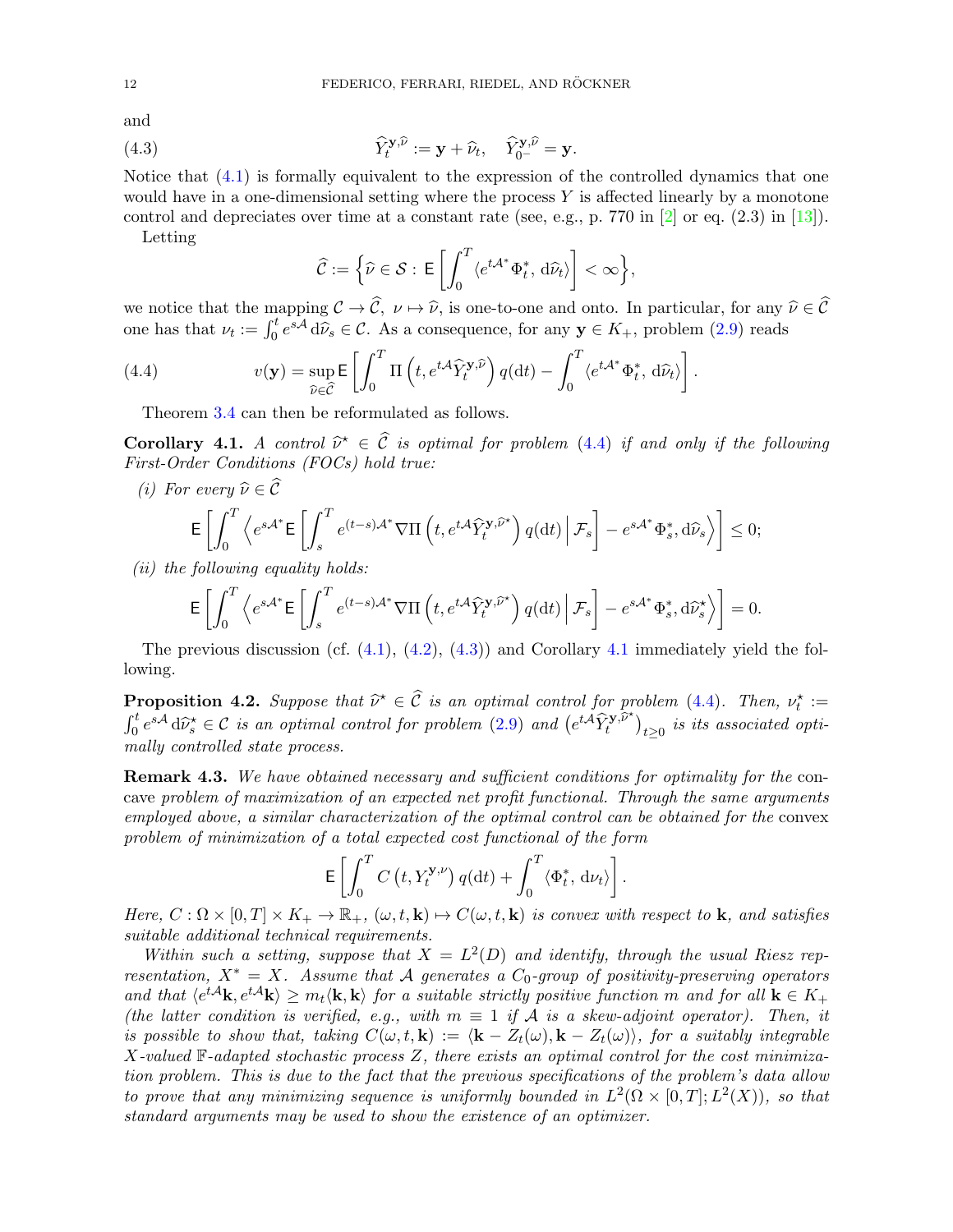A similar strategy seems not to be feasible if one aims at proving existence of an optimizer in the current studied case of the maximization of a net profit functional, where typically the running profit function grows at most linearly. However, in the next section, under suitable requirements on the problem's data and the standing assumption of this section that  $A$  generates a  $C_0$ -group of positivity-preserving operators, we provide the explicit expression of an optimal control.

<span id="page-12-0"></span>4.1. Explicit solution in a separable setting. We now provide an explicit solution to problem [\(2.9\)](#page-6-3) in a specific separable context. The following study is motivated by a problem of irreversible investment as outlined in the introduction.

Consider a globally operating company that can invest irreversibly into capacity of local subcompanies at locations  $x \in D$ . We assume that D is equipped with a suitable finite measure  $\mu$ . At each location, the same product is produced and sold at the global market for a stochastic, time-varying price. If the company operates at decreasing returns to scale, total profit at time t when capacity at location x is  $Y_t(x)$  can be written in the form

$$
(z_t^*)^{\alpha} \int_D (Y_t(x))^{1-\alpha} \mu(\mathrm{d}x), \qquad \alpha \in (0,1),
$$

where the stochastic process  $z^*$  is derived from the (global, stochastic) output price and wages. We also assume that the cost of investment into capacity does not depend on the specific location  $x$ ; think, again, of a globally traded input like labor, technology etc. that has a globally uniform price  $\varphi_t^*$ . The operator A describes the impact of a firm on its neighbors; these could be spillover effects of investments, demographic changes, labor mobility etc.

This irreversible investment problem falls into the following class of problems.

### <span id="page-12-2"></span>Assumption 4.4.

- (i)  $\mu(D) < \infty$ ,  $T = +\infty$ , and  $q(dt) = e^{-rt}dt$ , for some  $r > 0$ .
- (ii) The unitary vector 1 is an eigenvector of A and  $A^*$  with associated eigenvalues  $\lambda_0 \in \mathbb{R}$ and  $\lambda_0^* \in \mathbb{R}$ , respectively.
- (iii)  $r > \lambda_0^* \vee 0$ .
- (iv)  $\Pi(\omega, t, \mathbf{k}) = (1 \alpha)^{-1} (z_t^*)^{\alpha}(\omega) \langle \mathbf{1}, \mathbf{k}^{1-\alpha}(\cdot) \rangle$ ,  $(\omega, t, \mathbf{k}) \in \Omega \times \mathbb{R}_+ \times K_+$ , for some  $\alpha \in (0, 1)$ and for an  $\mathbb{F}$ -progressively measurable nonnegative process  $(z_t^*)_{t\geq0}$ .
- (v)  $\Phi_t^*(\omega) = e^{-rt} \varphi_t^*(\omega)$ **1**, for all  $(\omega, t) \in \Omega \times \mathbb{R}_+$ , for an  $\mathbb{F}$ -progressively measurable, nonnega $tive, c\`{a}dl\`{a}g\>process (\varphi_t^*)_{t\geq 0} \> such \ that \ (e^{-(r-\lambda_0^*)t}\varphi_t^*)_{t\geq 0} \> is \ of \ Class\ (D), \ lower\-semicontinuous$ in expectation, and  $\lim_{t \to \infty} e^{-(r-\lambda_0^*)t} \varphi_t^* = 0$ .

Notice that although the process  $\Phi^*$  is space-homogeneous, the problem is still space-inhomogeneous, since the initial distribution of the production capacity y does not need to be uniform. Under Assumption [4.4,](#page-12-2) it holds

<span id="page-12-3"></span>(4.5) 
$$
e^{t\mathcal{A}}\mathbf{1} = e^{\lambda_0 t}\mathbf{1} \text{ and } e^{t\mathcal{A}^*}\mathbf{1} = e^{\lambda_0^* t}\mathbf{1}, \quad t \ge 0,
$$

and we have

(4.6) 
$$
\nabla \Pi(\omega, t, \mathbf{k}) = (z_t^*(\omega))^{\alpha} \mathbf{k}(\cdot)^{-\alpha}, \quad (\omega, t, \mathbf{k}) \in \Omega \times \mathbb{R}_+ \times K_+.
$$

<span id="page-12-1"></span>**Remark 4.5.** Operators A and spaces  $(D, \mu)$  satisfying Assumptions [2.1,](#page-4-3) [4.4-](#page-12-2)(i), and 4.4-(ii) are, for instance:

- <span id="page-12-4"></span>(a) the space  $D = S^1$  with the Hausdorff measure, where  $S^1$  is the unit circle in  $\mathbb{R}^2$ , and the spatial-derivative operator  $A := \frac{d}{dx}$  with domain  $W^{1,2}(S^1)$  on the space  $X = L^2(S^1)$ . In this case  $\lambda_0 = \lambda_0^* = 0$ ;
- (b) any finite measure space D and the integral operator

$$
(\mathcal{A}f)(x) := \int_D a(x, y) f(y) \mu(\mathrm{d}y), \quad f \in X := L^2(D),
$$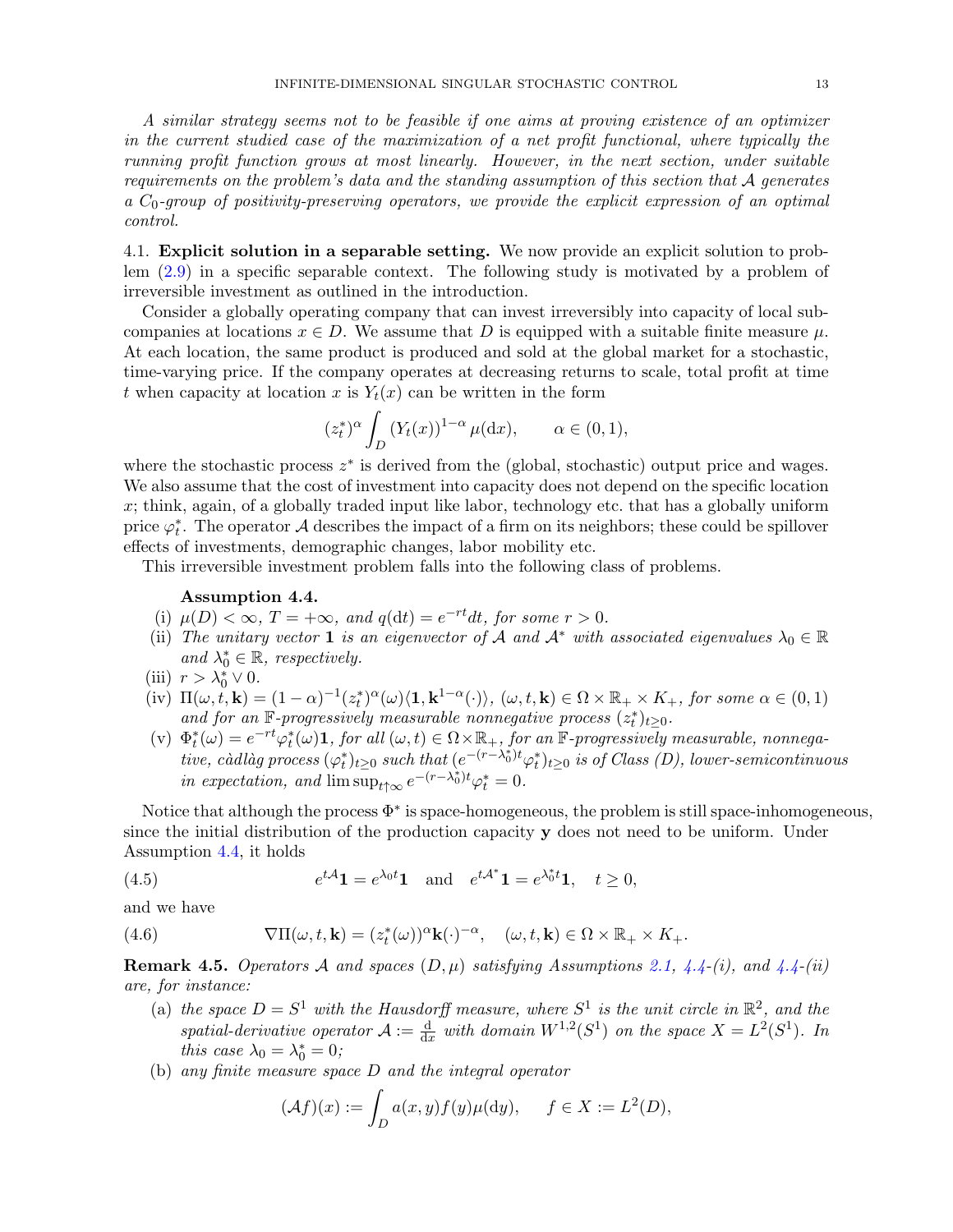for a kernel  $a \in L^2(D \times D)$  with  $a \geq 0$ , such that

$$
\int_D a(x,y)\mu(\mathrm{d}y) = c_1 \quad \forall x \in D; \quad \int_D a(x,y)\mu(\mathrm{d}x) = c_2 \quad \forall y \in D.
$$

In this case  $\lambda_0 = c_1$  and  $\lambda_0^* = c_2$ . Note that  $A \in \mathcal{L}^+(L^2(D))$ , thus

$$
e^{t\mathcal{A}}f = \sum_{n=0}^{\infty} \frac{t}{n!} \mathcal{A}^n f.
$$

Hence,  $(e^{t\mathcal{A}})_{t\geq0}\subseteq \mathcal{L}^+(L^2(D)).$ 

Before moving on with our analysis we need the following result. Its proof follows from a suitable application of the Bank-El Karoui's Representation Theorem (cf. Theorem 3 in [\[4\]](#page-19-6)).

<span id="page-13-4"></span>Lemma 4.6. There exists a unique (up to indistinguishability) strictly positive optional solution  $\ell = (\ell_t)_{t\geq 0}$  to

<span id="page-13-1"></span>(4.7) 
$$
\mathsf{E}\bigg[\int_{\tau}^{\infty}e^{-(r-\lambda_0^*)t}(z_t^*)^{\alpha}\left(e^{\lambda_0t}\sup_{\tau\leq u\leq t}e^{-\lambda_0u}\ell_u\right)^{-\alpha}\mathrm{d}t\bigg|\mathcal{F}_{\tau}\bigg]=e^{-(r-\lambda_0^*)\tau}\varphi_{\tau}^*,
$$

for any  $\mathbb{F}\text{-stopping time }\tau.$ <sup>[2](#page-13-0)</sup>

Moreover, the process  $\ell$  has upper right-continuous paths, and it is such that

(4.8) 
$$
e^{-(r-\lambda_0^*)t}(z_t^*)^{\alpha}\Big(e^{\lambda_0t}\sup_{s\leq u\leq t}e^{-\lambda_0u}\ell_u\Big)^{-\alpha}\in L^1(\mathsf{P}\otimes\mathrm{d}t),
$$

for any  $s \geq 0$ .

Proof. Apply the Bank-El Karoui's Representation Theorem (cf. [\[4\]](#page-19-6), Theorem 3) to (according to the notation of that paper)

(4.9) 
$$
X_t(\omega) := e^{-(r-\lambda_0^*)t} \varphi_t^*,
$$

and

<span id="page-13-2"></span>(4.10) 
$$
f(\omega, t, \ell) := \begin{cases} e^{-(r-\lambda_0^*)t} (z_t^*(\omega))^{\alpha} \left(\frac{e^{\lambda_0 t}}{-\ell}\right)^{-\alpha}, & \text{for } \ell < 0, \\ -e^{-(r-\lambda_0^*)t} \ell, & \text{for } \ell \ge 0. \end{cases}
$$

Indeed, defining

(4.11) 
$$
\Xi_t^{\ell} := \operatorname{essinf}_{\tau \geq 0} \mathsf{E}\bigg[\int_t^{\tau} f(s,\ell) \mathrm{d} s + X_{\tau} \, \Big| \, \mathcal{F}_t\bigg], \qquad \ell \in \mathbb{R}, \ t \geq 0,
$$

the optional process (cf.  $[4]$ , eq. (23) and Lemma 4.13)

(4.12) 
$$
\xi_t := \sup \left\{ \ell \in \mathbb{R} : \ \Xi_t^{\ell} = X_t \right\}, \qquad t \geq 0,
$$

solves the representation problem

<span id="page-13-3"></span>(4.13) 
$$
\mathsf{E}\bigg[\int_{\tau}^{T} f(s, \sup_{\tau \leq u \leq s} \xi_u) \, \mathrm{d} s \, \Big| \, \mathcal{F}_{\tau}\bigg] = X_{\tau},
$$

for any F-stopping time  $\tau$ .

<span id="page-13-0"></span><sup>&</sup>lt;sup>2</sup>We adopt the convention  $e^{-(r-\lambda_0^*)\tau}\varphi_{\tau}^* := \limsup_{t \uparrow \infty} e^{-(r-\lambda_0^*)t}\varphi_t^*$  on the event  $\{\tau = +\infty\}.$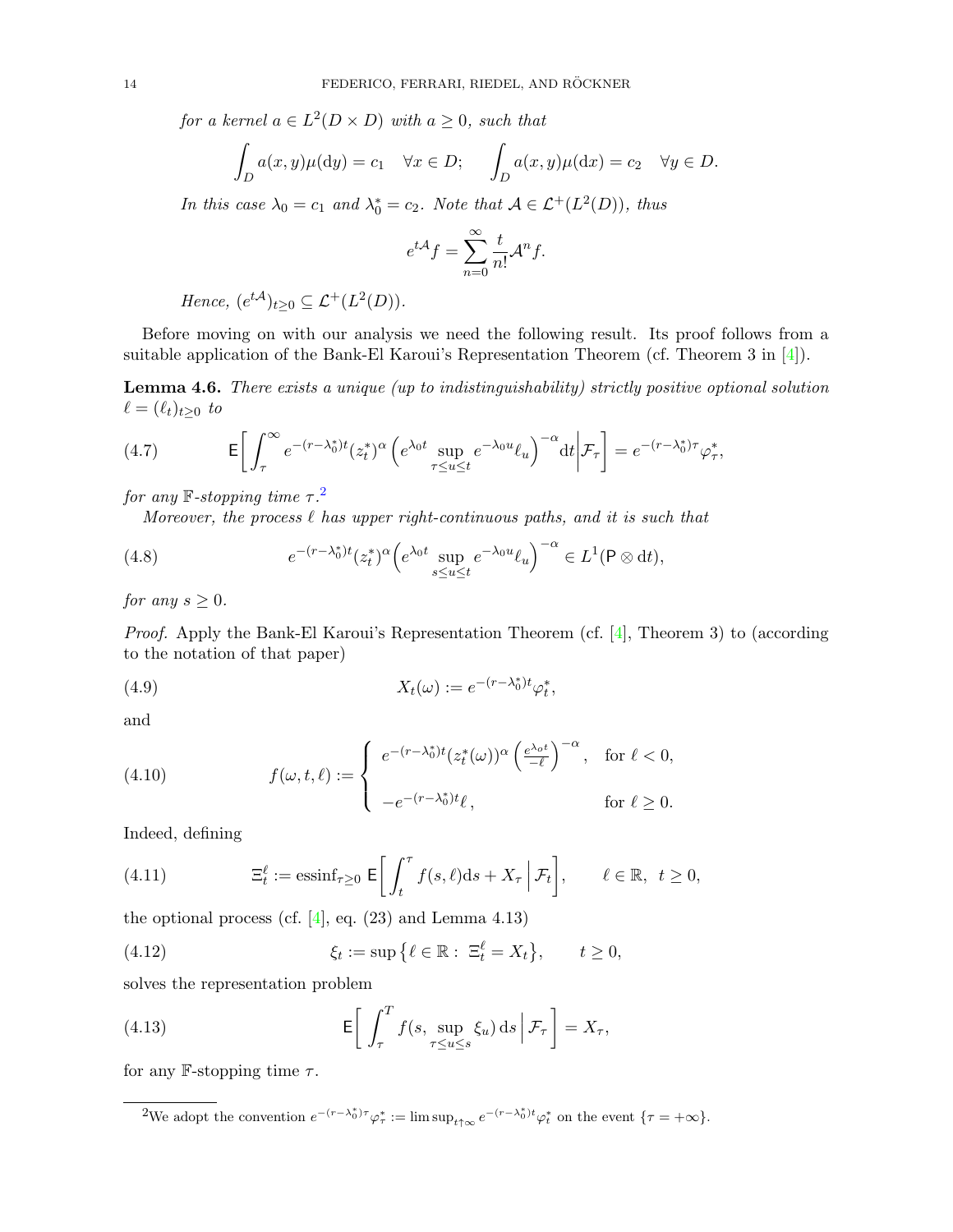If now  $\xi$  has upper right-continuous paths and it is strictly negative, then the strictly positive, upper right-continuous process  $\ell_t = -\frac{e^{-\lambda_0 t}}{\xi_t}$  $\frac{\lambda_0 t}{\xi_t}$  solves

$$
e^{-(r-\lambda_0^*)\tau}\varphi_{\tau}^* = \mathsf{E}\bigg[\int_{\tau}^{\infty}e^{-(r-\lambda_0^*)t}(z_t^*)^{\alpha}\left(\frac{e^{\lambda_0 t}}{-\sup_{\tau\leq u\leq t}(-\frac{e^{\lambda_0 u}}{\ell_u})}\right)^{-\alpha}\,\mathrm{d} t\,\Big|\,\mathcal{F}_{\tau}\bigg]\\ = \mathsf{E}\bigg[\int_{\tau}^{\infty}e^{-(r-\lambda_0^*)t}(z_t^*)^{\alpha}\big(e^{\lambda_0 t}\sup_{\tau\leq u\leq t}e^{-\lambda_0 u}\ell_u\big)^{-\alpha}\,\mathrm{d} t\,\Big|\,\mathcal{F}_{\tau}\bigg],
$$

for any F-stopping time  $\tau$ ; i.e.  $\ell$  solves [\(4.7\)](#page-13-1), thanks to [\(4.10\)](#page-13-2) and [\(4.13\)](#page-13-3). Moreover,  $\xi$  (and hence  $\ell$ ) is unique up to optional sections by [\[4\]](#page-19-6), Theorem 1, as it is optional and upper rightcontinuous. Therefore it is unique up to indistinguishability by Meyer's optional section theorem (see, e.g., [\[16\]](#page-20-15), Theorem IV.86).

To complete the proof, we must show that  $\xi$  is indeed upper right-continuous and strictly negative. This can be done by following the arguments employed at the end of the proof of Proposition 3.4 of [\[22\]](#page-20-17).

Notice that equation [\(4.7\)](#page-13-1) might be explicitly solved when the processes  $z^*$  and  $\varphi^*$  are specified. If, for example,  $z^*$  and  $\varphi^*$  are exponential Lévy processes, then so it is the ratio  $\eta^* := (z^*)^{\alpha}/\varphi^*$ . In this case, [\(4.7\)](#page-13-1) is equivalent to the backward equation solved by Riedel and Su in Proposition 7 of [\[33\]](#page-20-18) once we set, in their notation,  $\eta^* := X$  and  $\lambda_0^* := -\delta$ . Within this specification,  $\ell_t = \kappa \eta_t^*$ , for a suitable constant  $\kappa > 0$  that can be explicitly determined with the help of the Wiener-Hopf factorization. We also refer to  $\left[23\right]$  for related results in a Lévy setting, and to [\[22\]](#page-20-17) for explicit solutions when the underlying randomness is driven by a one-dimensional regular diffusion.

We now provide a possible sufficient condition on the processes  $z^*$  and  $\varphi^*$  ensuring that the performance criterion  $\mathcal{J}(\mathbf{y}, \nu) < \infty$  is finite for any admissible control  $\nu$  (cf. Assumption [3.1-](#page-0-2)(ii)).

<span id="page-14-0"></span>Lemma 4.7. Suppose that

<span id="page-14-1"></span>(4.14) 
$$
\mathsf{E}\bigg[\int_0^\infty e^{-(r\wedge(r-\lambda_0^*))t}(z_t^*)^{\alpha}dt\bigg]<\infty,
$$

and that there exists  $m > 0$  such that

<span id="page-14-3"></span>(4.15) 
$$
\mathsf{E}\bigg[\int_{s}^{\infty}e^{-(r-\lambda_{0}^{*})t}(z_{t}^{*})^{\alpha}dt\,\bigg|\,\mathcal{F}_{s}\bigg]\leq me^{-(r-\lambda_{0}^{*})s}\varphi_{s}^{*},
$$

for all  $s \geq 0$ . Then, there exists  $C > 0$ , independent of y, such that  $v(y) \leq C(1 + \langle 1, y \rangle)$ .

*Proof.* Recall that any  $\nu \in \mathcal{C}$  defines  $\hat{\nu} \in \hat{\mathcal{C}}$  through [\(4.2\)](#page-10-2). Since  $\alpha \in (0, 1)$ , for any  $\varepsilon > 0$  there exists  $\kappa_{\varepsilon} > 0$  such that, for all  $\nu \in \mathcal{C}$  and  $t \geq 0$ , one has

$$
\langle \mathbf{1}, \left( e^{t\mathcal{A}}(\mathbf{y} + \widehat{\nu}_t) \right)^{1-\alpha} \rangle \leq \kappa_{\varepsilon} \langle \mathbf{1}, \mathbf{1} \rangle + \varepsilon \langle \mathbf{1}, e^{t\mathcal{A}}(\mathbf{y} + \widehat{\nu}_t) \rangle = \kappa_{\varepsilon} \mu(D) + \varepsilon e^{\lambda_0^* t} \langle \mathbf{1}, \mathbf{y} \rangle + \varepsilon e^{\lambda_0^* t} \langle \mathbf{1}, \widehat{\nu}_t \rangle.
$$

Then, by the latter estimate, we have

<span id="page-14-2"></span>
$$
(4.16) \quad \mathcal{J}(\mathbf{y},\nu) = \mathsf{E}\bigg[\int_0^\infty e^{-rt}(1-\alpha)^{-1}(z_t^*)^{\alpha}\langle\mathbf{1},\left(e^{t\mathcal{A}}(\mathbf{y}+\widehat{\nu}_t)\right)^{1-\alpha}\rangle\mathrm{d}t - \int_0^\infty \langle e^{t\mathcal{A}^*}\Phi_t^*,\mathrm{d}\widehat{\nu}_t\rangle\bigg]
$$
  

$$
\leq \kappa_\varepsilon C_1 + \varepsilon C_2(\mathbf{y}) + \varepsilon \mathsf{E}\bigg[\int_0^\infty e^{-(r-\lambda_0^*)t}(z_t^*)^{\alpha}\langle\mathbf{1},\int_0^t \mathrm{d}\widehat{\nu}_s\rangle\mathrm{d}t\bigg] - \mathsf{E}\bigg[\int_0^\infty e^{-(r-\lambda_0^*)s}\varphi_s^*(\mathbf{1},\mathrm{d}\widehat{\nu}_s)\bigg],
$$

where we have set

$$
C_1 := \mu(D) \mathsf{E}\bigg[\int_0^\infty e^{-rt}(z_t^*)^\alpha \mathrm{d}t\bigg] \quad \text{and} \quad C_2(\mathbf{y}) := \langle \mathbf{1}, \mathbf{y} \rangle \mathsf{E}\bigg[\int_0^\infty e^{-(r-\lambda_0^*)t}(z_t^*)^\alpha \mathrm{d}t\bigg].
$$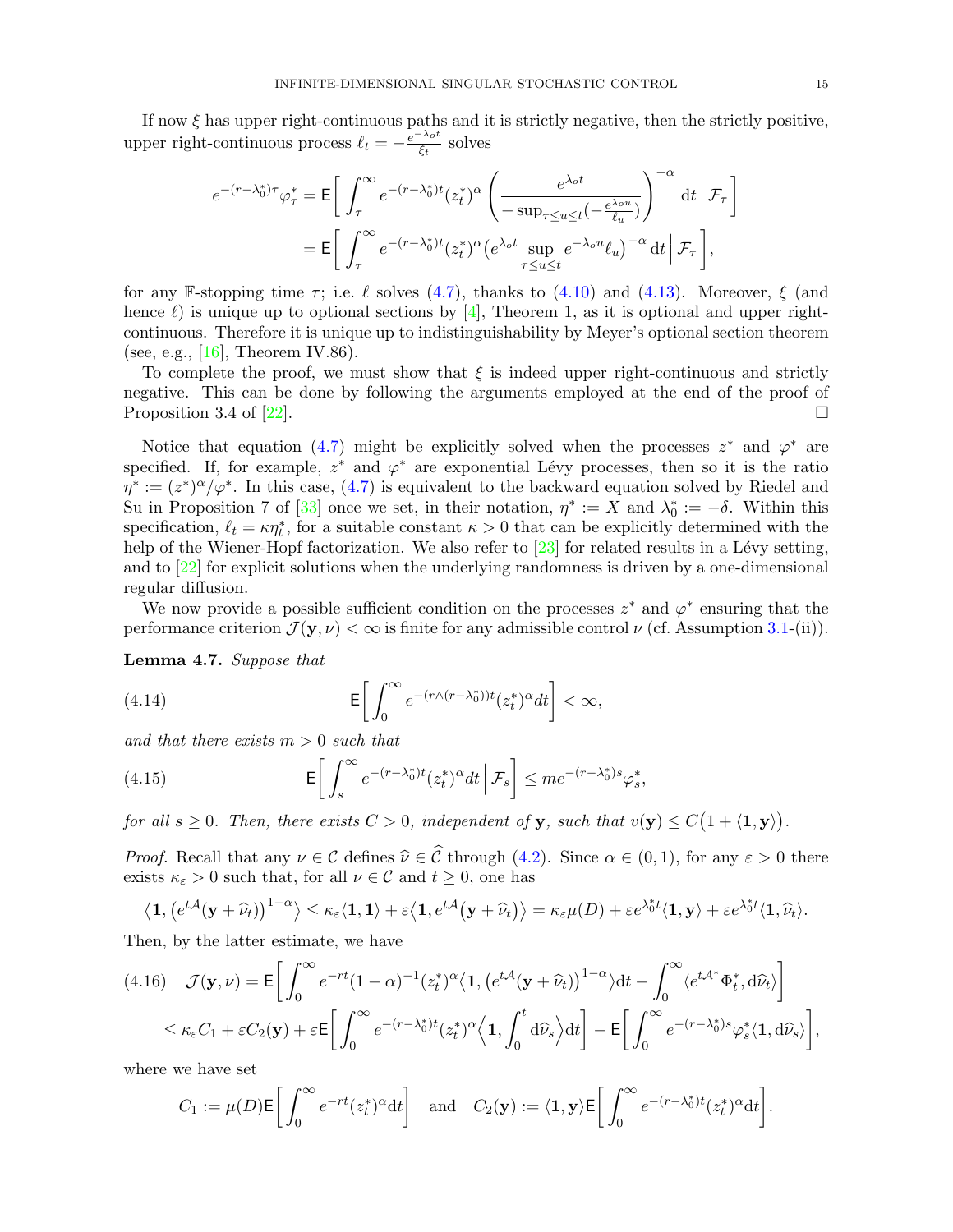Notice that  $C_1$  and  $C_2(y)$  are finite due [\(4.14\)](#page-14-1). By employing now Lemma [2.3](#page-5-2) and [\(2.4\)](#page-5-3) in the first expectation in the last line of  $(4.16)$  we then obtain for any  $\varepsilon > 0$ 

$$
\mathcal{J}(\mathbf{y},\nu) \leq \kappa_{\varepsilon}C_{1} + \varepsilon C_{2}(\mathbf{y}) + \mathsf{E}\bigg[\int_{0}^{\infty} \bigg(\varepsilon \mathsf{E}\bigg[\int_{s}^{\infty} e^{-(r-\lambda_{0}^{*})t}(z_{t}^{*})^{\alpha}dt\bigg|\mathcal{F}_{s}\bigg] - e^{-(r-\lambda_{0}^{*})s}\varphi_{s}^{*}\bigg\rangle\langle\mathbf{1},d\widehat{\nu}_{s}\rangle\bigg]
$$
  

$$
\leq \kappa_{\varepsilon}C_{1} + \varepsilon C_{2}(\mathbf{y}) + \mathsf{E}\bigg[\int_{0}^{\infty} e^{-(r-\lambda_{0}^{*})s}\varphi_{s}^{*}(\varepsilon m-1)\langle\mathbf{1},d\widehat{\nu}_{s}\rangle\bigg],
$$

where [\(4.15\)](#page-14-3) has been used in the last step. The thesis finally follows by taking  $\varepsilon < \frac{1}{m}$ , and then the supremum over  $\nu \in \mathcal{C}$ .

**Remark 4.8.** Notice that [\(4.15\)](#page-14-3) is satisfied, e.g., if  $z^*$  and  $\varphi^*$  are exponential Lévy processes,  $\mathsf{E}\big[\int_0^\infty e^{-(r-\lambda_0^*)t}(z_t^*)^\alpha \mathrm{d}t\big] < \infty$ , and there exists  $m > 0$  such that

<span id="page-15-0"></span>
$$
(z_s^*)^{\alpha} \cdot \mathsf{E}\left[\int_0^{\infty} e^{-(r-\lambda_0^*)t} (z_t^*)^{\alpha} \mathrm{d}t\right] \le m\varphi_s^*, \quad \forall s \ge 0.
$$

From now on we assume that the (sufficient) conditions  $(4.14)$  and  $(4.15)$  hold. Then, thanks to Lemma [4.7,](#page-14-0) we fulfill Assumption [3.1](#page-0-2) and our first-order conditions approach can be applied, yielding the following result.

<span id="page-15-1"></span>**Proposition 4.9.** Let  $\ell_0$  be the initial value of the process  $(\ell_t)_{t\in[0,T]}$  of Lemma [4.6,](#page-13-4) suppose  $y \leq \ell_0 1$  and consider the nondecreasing F-adapted,  $K_+$ -valued, right-continuous process

(4.17) 
$$
\widehat{\nu}_t^{\star} := \mathbf{1} \sup_{0 \le u \le t} e^{-\lambda_0 u} \ell_u - \mathbf{y}, \qquad \widehat{\nu}_{0^{-}}^{\star} = 0.
$$

Then,  $\widehat{\nu}^*$  is optimal for problem [\(4.4\)](#page-11-0) if  $\mathsf{E}\left[\,\int_0^\infty\right]$ 0  $\langle e^{t\mathcal{A}^*}\Phi_t^*,\mathrm{d}\widehat{\nu}_t^{\star}\rangle\Big] < \infty.$ 

*Proof.* First of all, notice that from [\(4.1\)](#page-10-1) and [\(4.17\)](#page-15-0) we can write for any  $t \ge 0$ 

(4.18) 
$$
\widehat{Y}_t^{\mathbf{y}, \widehat{\nu}^\star} = \mathbf{1} \sup_{0 \le u \le t} e^{-\lambda_0 u} \ell_u =: \widehat{Y}_t^\star.
$$

To prove the optimality of  $(4.17)$  for problem  $(4.4)$  it suffices to verify that such an admissible control verifies the first-order conditions for optimality of Corollary [4.1.](#page-11-2)

By monotonicity of  $\mathbf{k} \mapsto \nabla \Pi(t, \mathbf{k})$ , we then have from [\(4.5\)](#page-12-3), [\(4.6\)](#page-12-4), and Lemma [4.6](#page-13-4)

$$
\mathsf{E}\left[\int_{0}^{\infty}\left\langle e^{s\mathcal{A}^{*}}\mathsf{E}\left[\int_{s}^{\infty}e^{(t-s)\mathcal{A}^{*}}\nabla\Pi\left(t,e^{t\mathcal{A}}\widehat{Y}_{t}^{*}\right)q(\mathrm{d}t)\Big|\mathcal{F}_{s}\right]-e^{s\mathcal{A}^{*}}\Phi_{s}^{*},\mathrm{d}\widehat{\nu}_{s}\right\rangle\right]
$$
\n
$$
=\mathsf{E}\left[\int_{0}^{\infty}e^{-(r-\lambda_{0}^{*})s}\left\langle\mathbf{1}\left(\mathsf{E}\left[\int_{s}^{\infty}e^{-(r-\lambda_{0}^{*})(t-s)}(z_{t}^{*})^{\alpha}\left(e^{\lambda_{0}t}\sup_{0\leq u\leq t}e^{-\lambda_{0}u}\ell_{u}\right)^{-\alpha}\mathrm{d}t\Big|\mathcal{F}_{s}\right]-\varphi_{s}^{*}\right),\mathrm{d}\widehat{\nu}_{s}\right\rangle\right]
$$
\n
$$
\leq\mathsf{E}\left[\int_{0}^{\infty}e^{-(r-\lambda_{0}^{*})s}\left\langle\mathbf{1}\left(\mathsf{E}\left[\int_{s}^{\infty}e^{-(r-\lambda_{0}^{*})(t-s)}(z_{t}^{*})^{\alpha}\left(e^{\lambda_{0}t}\sup_{s\leq u\leq t}e^{-\lambda_{0}u}\ell_{u}\right)^{-\alpha}\mathrm{d}t\Big|\mathcal{F}_{s}\right]-\varphi_{s}^{*}\right),\mathrm{d}\widehat{\nu}_{s}\right\rangle\right]=0.
$$

Hence, the inequality in claim (i) of Corollary [4.1](#page-11-2) is satisfied by  $\tilde{\nu}^*$ .<br>In order to prove that the equality in claim (ii) of Corollary 4.1

In order to prove that the equality in claim (ii) of Corollary [4.1](#page-11-2) holds, notice that  $\hat{\nu}_0^*(x) =$  $\mathbf{1}(x)\ell_0 - \mathbf{y}(x)$  and  $\widehat{Y}_0^* = \mathbf{1}(x)\ell_0, x \in D$ . Moreover, we have that the times of increase of  $\widehat{\nu}_1^*(x)$ on  $(0, \infty)$  (i.e. any strictly positive time in the support of the measure induced on  $\mathbb{R}_+$  by the nondecreasing process  $t \mapsto \hat{\nu}_t^*(\omega, x)$ ,  $(\omega, x) \in \Omega \times D$ ) are independent of  $x \in D$  since, by [\(4.17\)](#page-15-0), they coincide with the time of increase of the nondecreasing process  $\zeta^* := \sup_{0 \le u \le v} e^{-\lambda_0 u} \ell_u$ which is independent of x. At any of such times  $s > 0$  we have

(4.19) 
$$
\left[e^{t\mathcal{A}}\widehat{Y}_t^{\star}\right](x) = \left[e^{t\mathcal{A}}\mathbf{1}\sup_{0\leq u\leq t}e^{-\lambda_0u}\ell_u\right](x) = \left[e^{\lambda_0t}\sup_{s\leq u\leq t}e^{-\lambda_0u}\ell_u\right], \quad \forall x \in D.
$$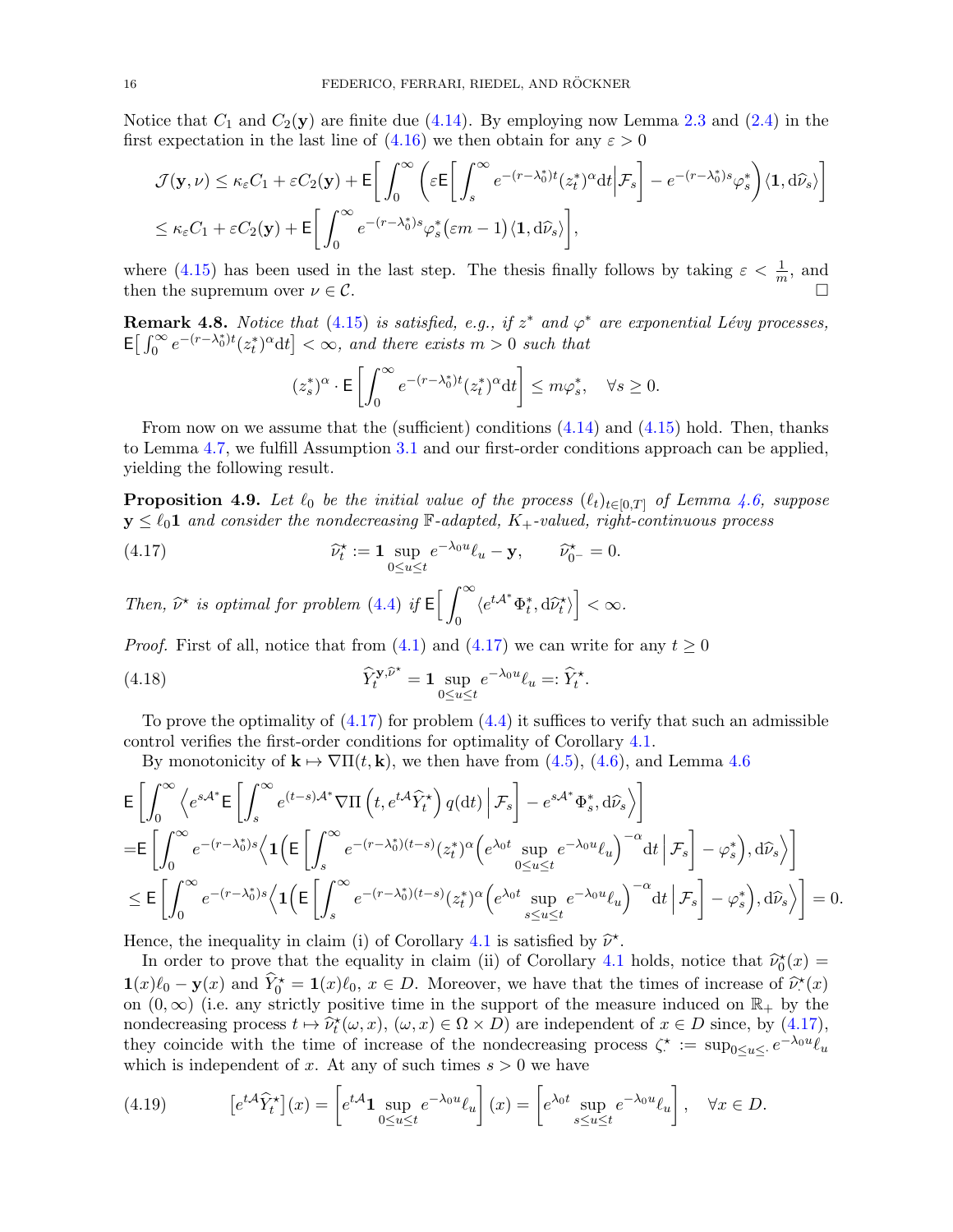Therefore, thanks to the previous considerations, we have  $d\hat{\nu}_t^*(x) = \mathbf{1}(x)d\zeta_t^*$  for all  $x \in D$ <br>d  $t > 0$  and together with Lemma 4.6 this allows to write and  $t > 0$ , and, together with Lemma [4.6,](#page-13-4) this allows to write

$$
\begin{split}\n& \mathsf{E}\left[\int_{0}^{\infty}\left\langle e^{s\mathcal{A}^{*}}\mathsf{E}\left[\int_{s}^{\infty}e^{(t-s)\mathcal{A}^{*}}\nabla\Pi\left(t,Y_{t}^{*}\right)q(\mathrm{d}t)\Big|\mathcal{F}_{s}\right]-e^{s\mathcal{A}^{*}}\Phi_{s}^{*},\mathrm{d}\widehat{\nu}_{s}^{*}\right\rangle\right] \\
& = \mathsf{E}\left[\int_{0}^{\infty}\left\langle\mathsf{E}\left[\int_{0}^{\infty}e^{t\mathcal{A}^{*}}\nabla\Pi\left(t,Y_{t}^{*}\right)q(\mathrm{d}t)\right]-\Phi_{0}^{*},\mathrm{d}\widehat{\nu}_{0}^{*}\right\rangle\right] \\
& + \mathsf{E}\left[\int_{0}^{\infty}\left\langle e^{s\mathcal{A}^{*}}\mathsf{E}\left[\int_{s}^{\infty}e^{(t-s)\mathcal{A}^{*}}\nabla\Pi\left(t,Y_{t}^{*}\right)q(\mathrm{d}t)\Big|\mathcal{F}_{s}\right]-e^{s\mathcal{A}^{*}}\Phi_{s}^{*},\mathrm{d}\widehat{\nu}_{s}^{*}\right\rangle\right] \\
& = \mathsf{E}\left[\int_{D}\left(\mathsf{E}\left[\int_{0}^{\infty}e^{-(r-\lambda_{0}^{*})t}(z_{t}^{*})^{\alpha}\left(e^{\lambda_{0}t}\sup_{0\leq u\leq t}e^{-\lambda_{0}u}\ell_{u}\right)^{-\alpha}\mathrm{d}t\right]-\varphi_{0}^{*}\right)\left(\ell_{0}-\mathbf{y}(x)\right)\mu(\mathrm{d}x)\right] \\
& + \mu(D)\mathsf{E}\left[\int_{0^{+}}^{\infty}e^{-(r-\lambda_{0}^{*})s}\left(\mathsf{E}\left[\int_{s}^{\infty}e^{-(r-\lambda_{0}^{*})(t-s)}(z_{t}^{*})^{\alpha}\left(e^{\lambda_{0}t}\sup_{s\leq u\leq t}e^{-\lambda_{0}u}\ell_{u}\right)^{-\alpha}\mathrm{d}t\Big|\mathcal{F}_{s}\right]-\varphi_{s}^{*}\right)\mathrm{d}\zeta_{s}^{*}\right]=0,\n\end{split}
$$

thus completing the proof of the optimality of  $\widehat{\nu}^{\star}$ . В последните последните последните последните последните последните последните последните последните последн<br>В последните последните последните последните последните последните последните последните последните последнит

- **Remark 4.10.** (a) Notice that one can identify two different kinds of jumps in the optimal control  $\hat{\nu}^*$ . At initial time, a lump sum investment of size  $\mathbf{1}(x)\ell_0 - \mathbf{y}(x)$  at position  $x \in D$ <br>cllosus to instantaneously move to the initial uniform desired level  $\ell_0$  and thus resolve allows to instantaneously move to the initial uniform desired level  $\ell_0$ , and thus resolve an initial situation of under-production. Notice that at each position  $x \in D$  a different size of investment should be optimally made. Subsequent jumps of  $\hat{\nu}^*$  are instead due<br>only to the possible jumps of the stochastic time-dependent terget  $\ell$ . Those jumps are only to the possible jumps of the stochastic time-dependent target  $\ell$ . Those jumps are typically related to those of the processes  $z^*$  and  $\varphi^*$ , and therefore we can think of them as lump sum adjustments in the production capacity due to shocks in the market, e.g. shocks in market's demand of the produced good or in the marginal price of investment. Those jumps do not affect the space distribution of the production capacity, which in fact remains uniform.
	- (b) The integrability condition on  $\hat{\nu}^*$  required in Proposition [4.9](#page-15-1) has to be verified on a case<br>by case basis when explicit solutions to (4.7) are evailable (see for example. Theorem by case basis when explicit solutions to [\(4.7\)](#page-13-1) are available (see, for example, Theorem 7.2 in  $\lceil 33 \rceil$  or Section 4 of  $\lceil 23 \rceil$  for Lévy settings). Generally speaking, if one picks r sufficiently large then it can be shown that

$$
\begin{split} &\mathsf{E}\bigg[\int_0^\infty \langle e^{t\mathcal{A}^*}\Phi_t^*,\mathrm{d} \widehat{\nu}^*_t\rangle\bigg] = \mathsf{E}\bigg[\int_0^\infty e^{-(r-\lambda_0^*)t}\varphi_t^*(\mathbf{1},\mathrm{d} \widehat{\nu}^*_t)\bigg] \\ &= \int_D \big(\mathbf{1}(x)\ell_0-\mathbf{y}(x)\big)\mu(\mathrm{d} x) + \mu(D)\mathsf{E}\bigg[\int_{0^+}^\infty e^{-(r-\lambda_0^*)t}\varphi_t^*\mathrm{d}\big(\sup_{0\le u\le t} e^{-\lambda_0 u}\ell_u\big)\bigg] < \infty. \end{split}
$$

Propositions [4.9](#page-15-1) and [4.2](#page-11-3) then yield the next result.

**Corollary 4.11.** Let  $y \le 1\ell_0$  and lett  $\widehat{\nu}^*$  of [\(4.17\)](#page-15-0) ibe such that  $\mathsf{E}[\int_0^\infty \langle e^{t\mathcal{A}^*} \Phi_t^*, d\widehat{\nu}_t^* \rangle] < \infty$ . Then,

$$
\nu_t^{\star} := \int_0^t e^{s\mathcal{A}} \mathrm{d}\widehat{\nu}_s^{\star}, \quad \nu_{0^-}^{\star} = 0,
$$

is optimal for problem [\(2.9\)](#page-6-3) and

$$
Y_t^{\star} := \mathbf{1}e^{\lambda_0 t} \sup_{0 \le u \le t} e^{-\lambda_0 u} \ell_u, \quad Y_{0^-}^{\star} = \mathbf{y}
$$

is the optimally controlled production capacity.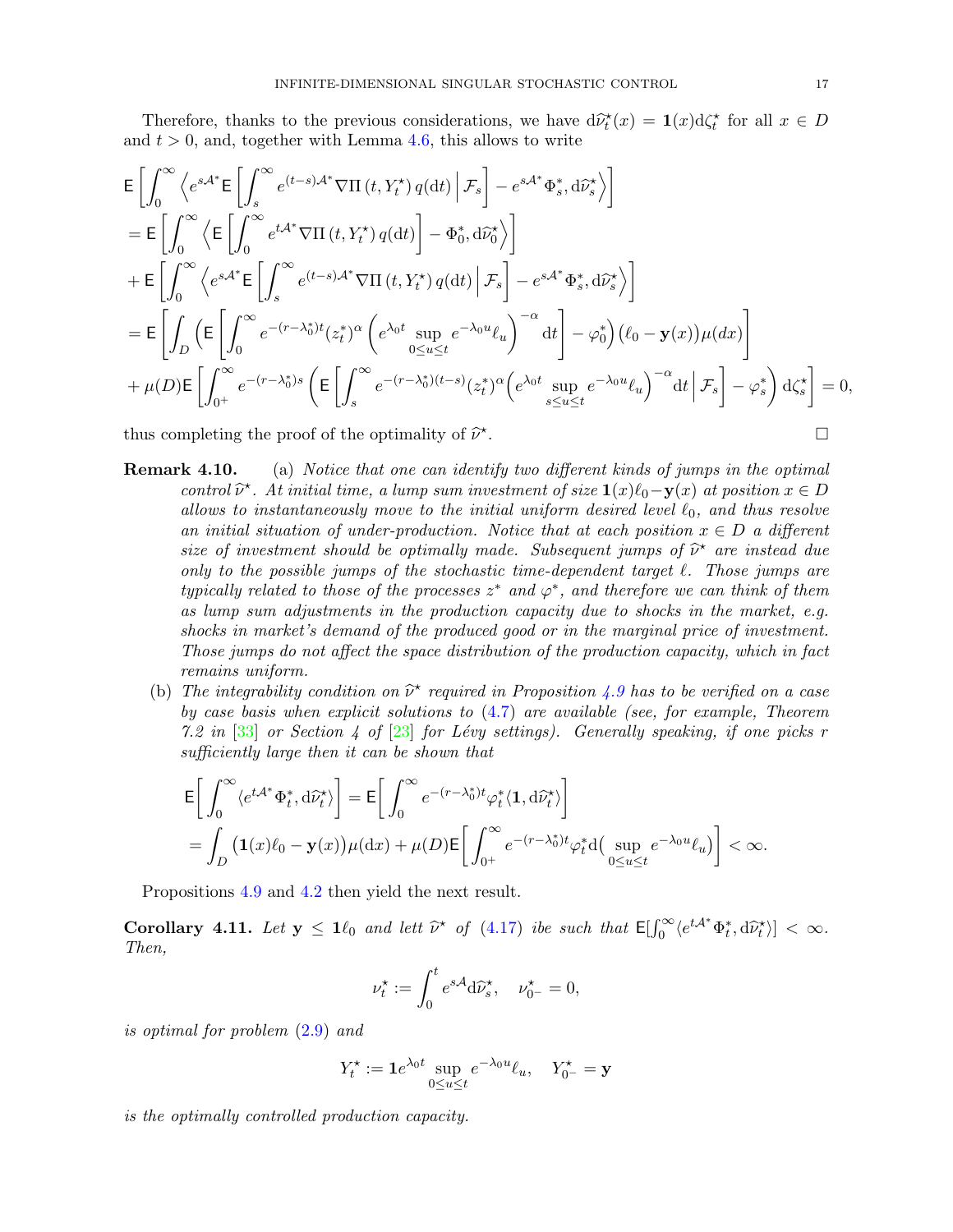## 5. Application to PDE models

<span id="page-17-0"></span>In this section we consider PDE frameworks in which the requirements in Assumption [2.1](#page-4-3) on the abstract operator  $\mathcal A$  are fulfilled. In particular, we discuss the case in which  $\mathcal A$  is an elliptic self-adjoint operator, and we illustrate two possible cases having potential applications.

<span id="page-17-2"></span>5.1. Dirichlet boundary conditions in the *n*-dimensional space. Let  $D \subseteq \mathbb{R}^n$  be an open domain. Consider  $a_{ij}: D \to \mathbb{R}, 1 \le i, j \le d, f: D \to \mathbb{R}$  bounded and Borel-measurable such that for some  $\lambda > 0$ 

(5.1) 
$$
\sum_{i,j=1}^{n} a_{ij}(x)\xi_i\xi_j \geq \lambda |\xi|^2, \quad \forall x \in D, \ \forall \xi \in \mathbb{R}^n.
$$

Set  $a(x) := (a_{ij}(x))_{1 \le i,j \le n}$  for  $x \in D$ , and consider the symmetric bilinear form

<span id="page-17-1"></span>
$$
\mathcal{E}(\varphi, \psi) := \frac{1}{2} \int_D \Big( \langle a(x) \nabla \varphi(x), \nabla \psi(x) \rangle + f(x) \varphi(x) \psi(x) \Big) dx, \quad \varphi, \psi \in C_0^1(D),
$$

where  $\langle \cdot, \cdot \rangle$  denotes the inner product in  $\mathbb{R}^n$  and  $C_0^1(D)$  the set of all differentiable functions from D into R with compact support. Let  $\mathcal{D}(\mathcal{E})$  be the abstract completion of  $C_0^1(D)$  in  $L^2(D)$ with respect to the norm  $|f| := \mathcal{E}(f, f)^{\frac{1}{2}}$ . It turns out that  $\mathcal{D}(\mathcal{E}) = W_0^{1,2}$  $L^{1,2}(D) \subset L^2(D)$ , the latter being the classical Sobolev space of order 1 in  $L^2(D)$  with Dirichlet boundary conditions, and  $\mathcal E$ can be extended by continuity as a bilinear form on it. Then there exists a unique self-adjoint operator  $\mathcal{A}: \mathcal{D}(\mathcal{A}) \subset L^2(D) \to L^2(D)$  such that

$$
\mathcal{E}(\varphi, \psi) = -\int_D (\mathcal{A}\varphi)(x) \psi(x) dx, \quad \forall \varphi \in \mathcal{D}(A), \ \psi \in W_0^{1,2}(D),
$$

where

$$
\mathcal{D}(\mathcal{A}) := \{ \varphi \in W_0^{1,2}(D) : W_0^{1,2}(D) \ni \psi \mapsto \mathcal{E}(\varphi, \psi) \text{ is continuous w.r.t. } L^2(D)\text{-norm} \}.
$$

Heuristically,

$$
(\mathcal{A}\varphi)(x) = \frac{1}{2}\mathrm{div}\big(a(x)\nabla\varphi(x)\big) + f(x)\varphi(x), \quad x \in D.
$$

Furthermore,  $(\mathcal{A},\mathcal{D}(\mathcal{A}))$  generates a positivity-preserving  $C_0$ -semigroup of linear operators  $(e^{t\mathcal{A}})_{t\geq 0}\subseteq$  $\mathcal{L}^+(L^2(D))$ . For details, we refer to Section 2 in Chapter II of [\[29\]](#page-20-19), where an even more general situation is analyzed.

More generally, the above approach can be generalized to (not necessarily symmetric) bilinear forms of type

$$
\mathcal{E}(\varphi, \psi) := \frac{1}{2} \int_D \left[ \langle a(x) \nabla \varphi(x), \nabla \psi(x) \rangle + \langle b(x), \nabla \varphi(x) \rangle \psi(x) + \varphi(x) \langle h(x), \nabla \psi(x) \rangle + f(x) \varphi(x) \psi(x) \right] dx, \quad \varphi, \psi \in C_0^1(D),
$$

giving sense to the heuristic differential operator

$$
(\mathcal{A}\varphi)(x) = \frac{1}{2}\mathrm{div}\Big(a(x)\nabla\varphi(x) + h(x)\varphi(x)\Big) - \langle b(x), \nabla\varphi(x)\rangle + f(x)\varphi(x), \quad x \in D,
$$

in such a way that  $(A, \mathcal{D}(A))$  (with  $\mathcal{D}(A)$  constructed similarly as above) generates a positivity preserving  $C_0$ -semigroup of linear operators  $(e^{t\mathcal{A}})_{t\geq0}\subseteq \mathcal{L}^+(L^2(D))$ . The following assumptions on the coefficients are sufficient for this:  $a_{ij} \in L^1_{loc}(\overline{D}), 1 \le i, j \le d$ , and  $(5.1)$  holds;  $f \in L^1_{loc}(D)$ and lower bounded; if  $b = (b_1, \ldots, b_n)$ ,  $h = (h_1, \ldots, h_n)$ , each of the components  $b_i$  or  $h_i$  should belong to  $L^1_{loc}(D)$  and decomposable as a sum of two functions  $c_1 + c_2$ , where  $c_1 \in L^{\infty}(D)$ ,  $c_2 \in L^p(D)$  for some  $p \geq n$ , with  $n \geq 3$ . For details see Theorem 2.2 in [\[30\]](#page-20-20).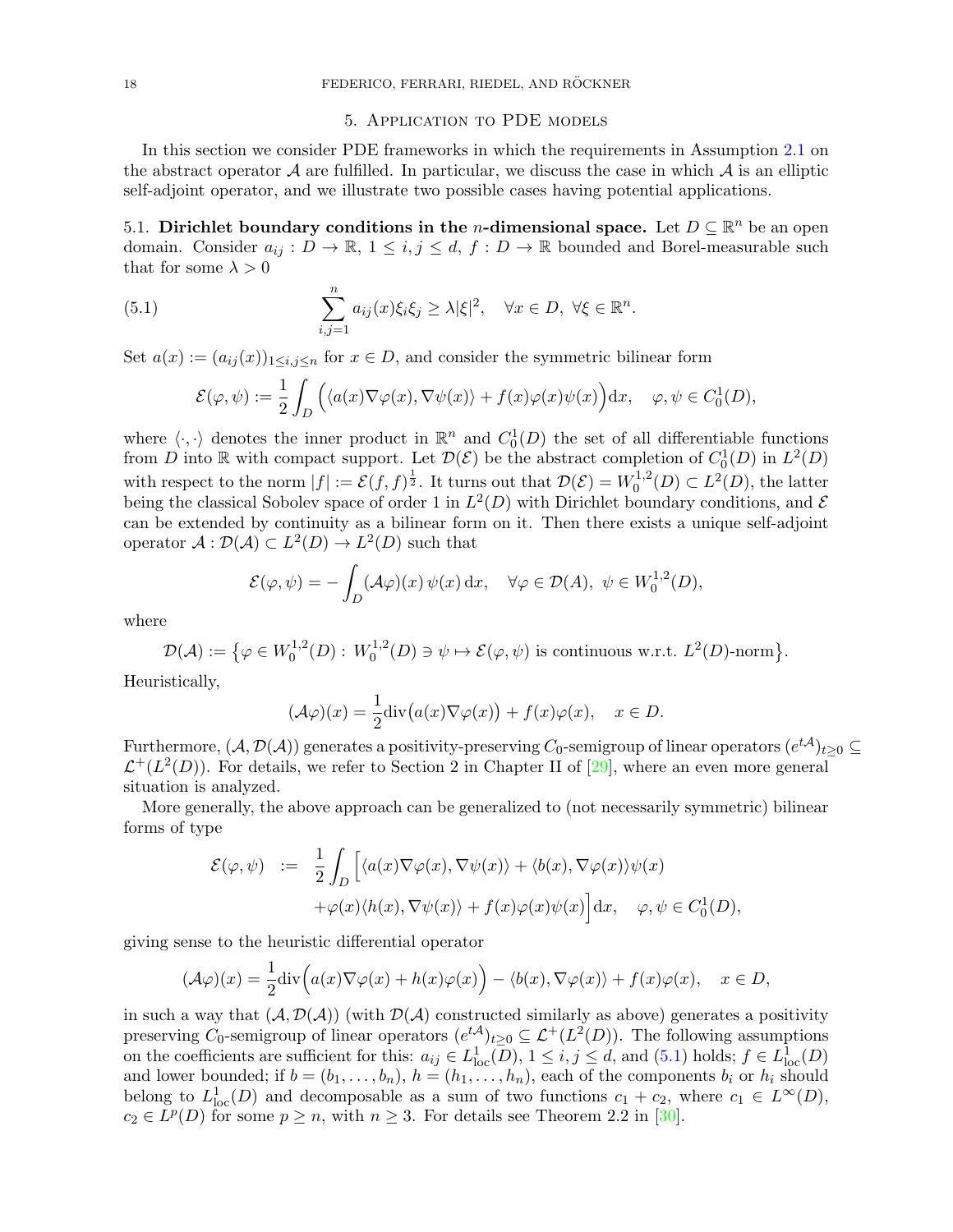Then [\(2.6\)](#page-6-2), with the specifications  $y := y_0(\cdot) \in L^2(D)$  and  $\nu_t := c(t, \cdot)$ , corresponds to the singularly controlled (random) PDE

$$
\begin{cases}\n\frac{\partial y}{\partial t}(t,x) = \frac{1}{2} \text{div} \Big( a(x) \nabla y(t,x) + h(x) y(t,x) \Big) - \langle b(x), \nabla y(t,x) \rangle + f(x) y(t,x) + \text{dc}(t,x), \ t \in [0,T], \\
y(0^-,x) = y_0(x), \quad x \in D, \\
y(t,x) = 0, \quad \forall (t,x) \in [0,T] \times \partial D.\n\end{cases}
$$

In the special case  $a_{ij} = \delta_{ij}$ ,  $1 \leq i, j \leq n$ , and  $f = b = h = 0$ ,  $\mathcal{A} = \Delta$ , with  $\mathcal{D}(\mathcal{A}) =$  $W_0^{1,2}$  $U_0^{1,2}(D) \cap W_{\cdot}^{2,2}(D)$  (where  $W^{2,2}(D)$  is the Sobolev space of order 2 in  $L^2(D)$ ). In this case the semigroup  $(e^{t\mathcal{A}})_{t\geq0}$  is just the transition semigroup of Brownian motion B on D with absorbing vanishing boundary condition on  $\partial D$ ; i.e.

$$
(e^{t\mathcal{A}}\varphi)(x) = \mathsf{E}\left[\varphi(B_t)\mathbb{1}_{\{\tau > t\}}\right], \quad x \in D, \, \varphi \in L^2(D),
$$

with  $\tau$  being the lifetime of B.

If  $D = \mathbb{R}^n$ , it is just the Brownian semigroup, i.e.

$$
(e^{t\mathcal{A}}\varphi)(x) = \mathsf{E}\left[\varphi(B_t)\right] = \frac{1}{(2\pi t)^{\frac{n}{2}}} \int_{\mathbb{R}^n} \varphi(y) e^{-\frac{1}{2t}|x-y|_{\mathbb{R}^n}^2} dy, \quad x \in \mathbb{R}^n, \, \varphi \in L^2(\mathbb{R}^n).
$$

5.2. Compact 1-dimensional manifold without boundary. Let  $S^1 \cong \mathbb{R}/\mathbb{Z}$  and identify the functional spaces on  $S^1$  with the corresponding functional spaces of 1-periodic functions on  $\mathbb{R}$ ; the derivatives of  $\varphi : S^1 \to \mathbb{R}$  are intended as the derivatives of this periodic function. Similarly to what we have done in Subsection [5.1,](#page-17-2) we can embed into our abstract setting the following singularly controlled (random) parabolic PDE on  $S^1$ :

(5.2) 
$$
\begin{cases} \frac{\partial y}{\partial t}(t,x) = \frac{1}{2} \frac{\partial}{\partial x} \left( a(x) \frac{\partial y}{\partial x}(t,x) \right) + f(x)y(t,x) + \mathrm{d}c(t,x), \quad t \in [0,T], \\ y(0^-,x) = y_0(x), \quad x \in S^1. \end{cases}
$$

In particular, this can be accomplished by taking  $X := L^2(S^1)$  and considering  $(A, \mathcal{D}(A))$  defined by

$$
\mathcal{D}(\mathcal{A}) = W^{2,2}(S^1); \quad (\mathcal{A}\varphi)(x) = \frac{1}{2}\frac{\mathrm{d}}{\mathrm{d}x}\left(a(x)\frac{\mathrm{d}}{\mathrm{d}x}\varphi(x)\right) + f(x)\varphi(x), \quad x \in S^1, \quad \varphi \in \mathcal{D}(\mathcal{A}).
$$

Such a kind of settings have been considered in recent works on economic growth with geographical dimension in a deterministic and non-singular framework (see  $[8]$  and  $[9]$ ).

#### 6. Concluding Remarks

<span id="page-18-0"></span>In this paper we have studied a class of infinite-dimensional singular stochastic control problems in which the controlled dynamics evolves according to an abstract evolution equation. We have completely characterized optimal controls through necessary and sufficient first-order conditions and we have determined the explicit form of the optimal control in a case study. There are several directions towards which our study can be extended and further developed, and we briefly discuss three relevant ones in the following.

Singular Control of SPDEs. The singularly controlled abstract evolution equation [\(2.6\)](#page-6-2) does not contain any noisy term. We believe that our approach might be successfully employed also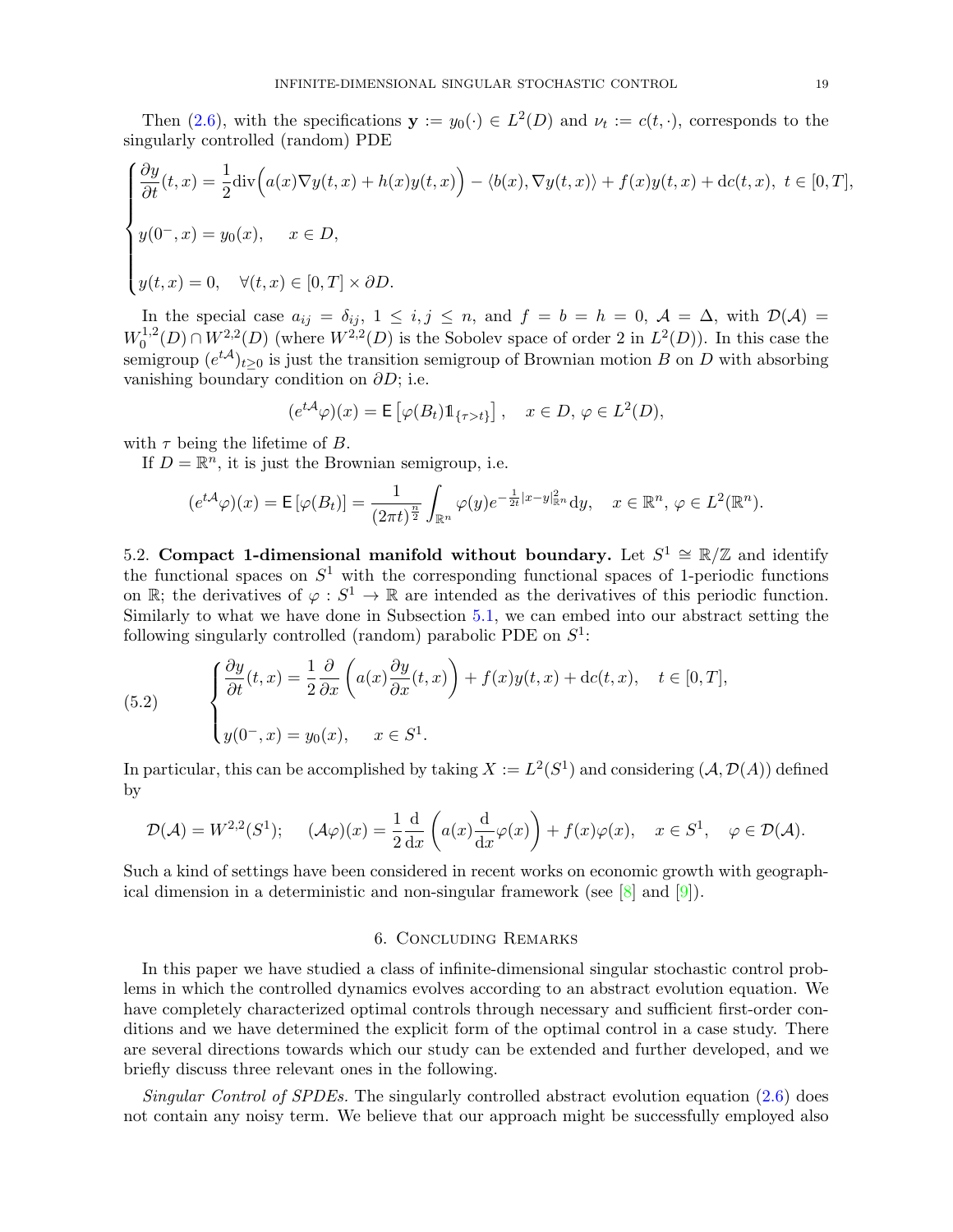in the case in which the controlled state process Y evolves according to the SPDE (see, e.g., [\[15\]](#page-20-7) and [\[28\]](#page-20-6))

$$
dY_t = \mathcal{A}Y_t dt + \mu(t, Y_t)dt + \sigma(t, Y_t)dW_t + d\nu_t, \quad t \ge 0, \qquad Y_{0^-} = \mathbf{y} \in K_+,
$$

where W is a cylindrical Brownian motion, and  $\mu, \sigma$  are suitable drift and diffusion coefficients. If  $\mu$ ,  $\sigma$  are linear maps, under the assumption of a concave payoff functional to be maximized (or convex cost functional to be minimized), the linearity of the controlled state dynamics with respect to the control process should enable the derivation of necessary and sufficient firstorder conditions for optimality as those developed above in this paper. Notice that already the Ornstein-Uhlenbeck case of vanishing  $\mu$  and constant  $\sigma$  represents an interesting problem that we leave for future research.

Infinite-dimensional Bank-El Karoui's Representation Theorem. In finite-dimensional settings, the Bank-El Karoui's representation theorem [\[4\]](#page-19-6) is known to be a powerful tool to tackle problems of (monotone) singular stochastic control and optimal stopping that do not necessarily enjoy a Markovian structure  $(2, 3, 5, 5)$ , and [\[11\]](#page-20-21), among others). In the case study of Section [4.1,](#page-12-0) it has been possible to reduce the dimensionality of our problem and then to suitably employ the Bank-El Karoui's theorem so to find an explicit solution. A natural question that deserves to be investigated is whether an infinite-dimensional version of Bank-El Karoui's representation theorem can be proved. Clearly, this would require a careful separate analysis that is outside the scopes of the present work.

Series Expansion Analysis for Diagonal Operators. When the operator A admits a spectral decomposition – which is the case, e.g., of some of the second order differential operators considered in Section  $5 - it$  $5 - it$  would be interesting to try to exploit such a decomposition in order to reduce the abstract complexity of our first order conditions, at least for profit functions Π with specific separable structures. This study is also left for future research.

Acknowledgments. Financial support by the German Research Foundation (DFG) through the Collaborative Research Centre 1283 "Taming uncertainty and profiting from randomness and low regularity in analysis, stochastics and their applications" is gratefully acknowledged by the authors.

#### **REFERENCES**

- <span id="page-19-1"></span>[1] Agram, N., Hilbert, A., Øksendal, B. (2019). Singular Control of SPDEs with Space-Mean Dynamics. Preprint on arXiv: 1902.06539.
- <span id="page-19-3"></span>[2] BANK, P., RIEDEL, F. (2001). Optimal Consumption Choice with Intertemporal Substitution. Ann. Appl. Probab. 11 750–788.
- <span id="page-19-9"></span>[3] BANK, P., FÖLLMER, H. (2002). American Options, Multi-Armed Bandits, and Optimal Consumption Plans: a Unifying View. In "Paris-Princeton Lectures on Mathematical Finance", Vol. 1814 of Lecture Notes in Math. pp. 1–42. Springer-Verlag, Berlin.
- <span id="page-19-6"></span>[4] Bank, P., El Karoui, N. (2004). A Stochastic Representation Theorem with Applications to Optimization and Obstacle Problems. Ann. Probab. 32 1030–1067.
- <span id="page-19-4"></span>[5] Bank, P. (2005). Optimal Control under a Dynamic Fuel Constraint. SIAM J. Control Optim. 44(4) 1529-1541.
- <span id="page-19-0"></span>[6] Barbu, V., Marinelli, C. (2008). Variational Inequalities in Hilbert Spaces with Measures and Optimal Stopping Problems. Appl. Math. Optim. 58(2) 237–262.
- <span id="page-19-2"></span>[7] Bensoussan, A., Da Prato G., Delfour M.C., Mitter S.K. (2006). Representation and Control of Infinite Dimensional Systems (Second Edition). Birkhäuser.
- <span id="page-19-7"></span>[8] BOUCEKKINE, R., CAMACHO C., FABBRI, G. (2013). Spatial Dynamics and Convergence: The Spatial AK model. *J. Econ. Theory* **148** 2719–2736.
- <span id="page-19-8"></span>[9] Boucekkine, R., Fabbri, G., Federico, S., Gozzi F. (2018). Growth and Agglomeration in the Heterogeneous Space: A Generalized AK Approach. To appear on J. Econ. Geography.
- <span id="page-19-5"></span>[10] CHAMBERLIN, E.H. (1933). The Theory of Monopolistic Competition. Harvard University Press.